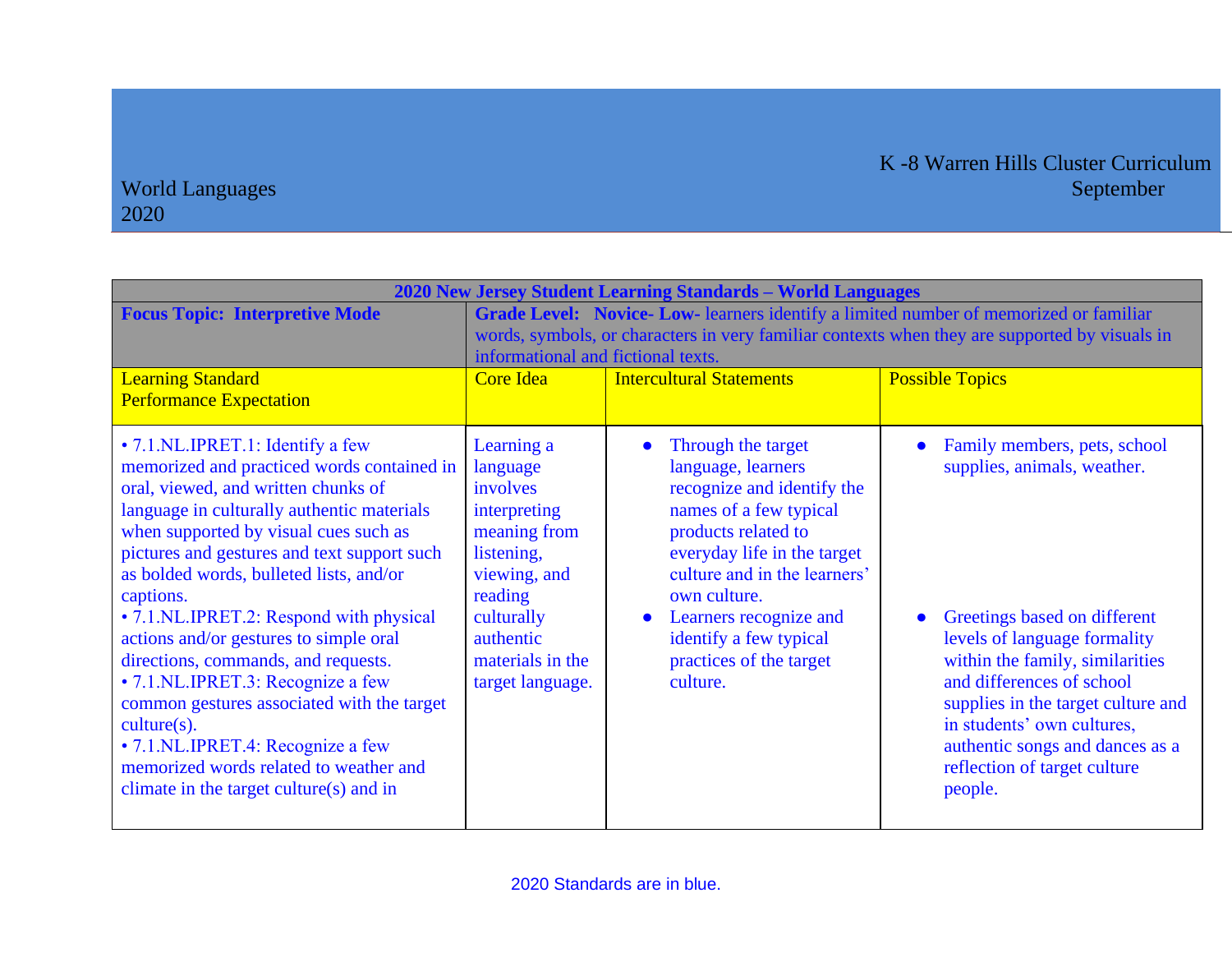| students' own cultures in highly<br>contextualized oral texts. |  |  |
|----------------------------------------------------------------|--|--|
|                                                                |  |  |
|                                                                |  |  |

| <b>Focus Topic: Interpretive Mode</b>                                                                                                                                                             | <b>Grade Level: Novice-Mid</b>                                                             |                                 |                                                                                                                                                                                                                            |  |
|---------------------------------------------------------------------------------------------------------------------------------------------------------------------------------------------------|--------------------------------------------------------------------------------------------|---------------------------------|----------------------------------------------------------------------------------------------------------------------------------------------------------------------------------------------------------------------------|--|
| <b>Learning Standard</b>                                                                                                                                                                          | <b>Resources</b>                                                                           | Benchmark/<br><b>Assessment</b> | <b>Student Evidence</b>                                                                                                                                                                                                    |  |
| 7.1.NM.A.1 Recognize familiar spoken or<br>written words and phrases contained in culturally<br>authentic materials using electronic information<br>and other sources related to targeted themes. | http://wayback.arc<br>hive-<br>it.org/855/2010110<br>3144925/http://nflr<br>c.iastate.edu/ | Performance task                | Match pictures and draw pictures based on<br>oral descriptions of physical and/or<br>personality traits<br>Answer simple questions related to pastime<br>activities using digital tools and face-to-face<br>communication. |  |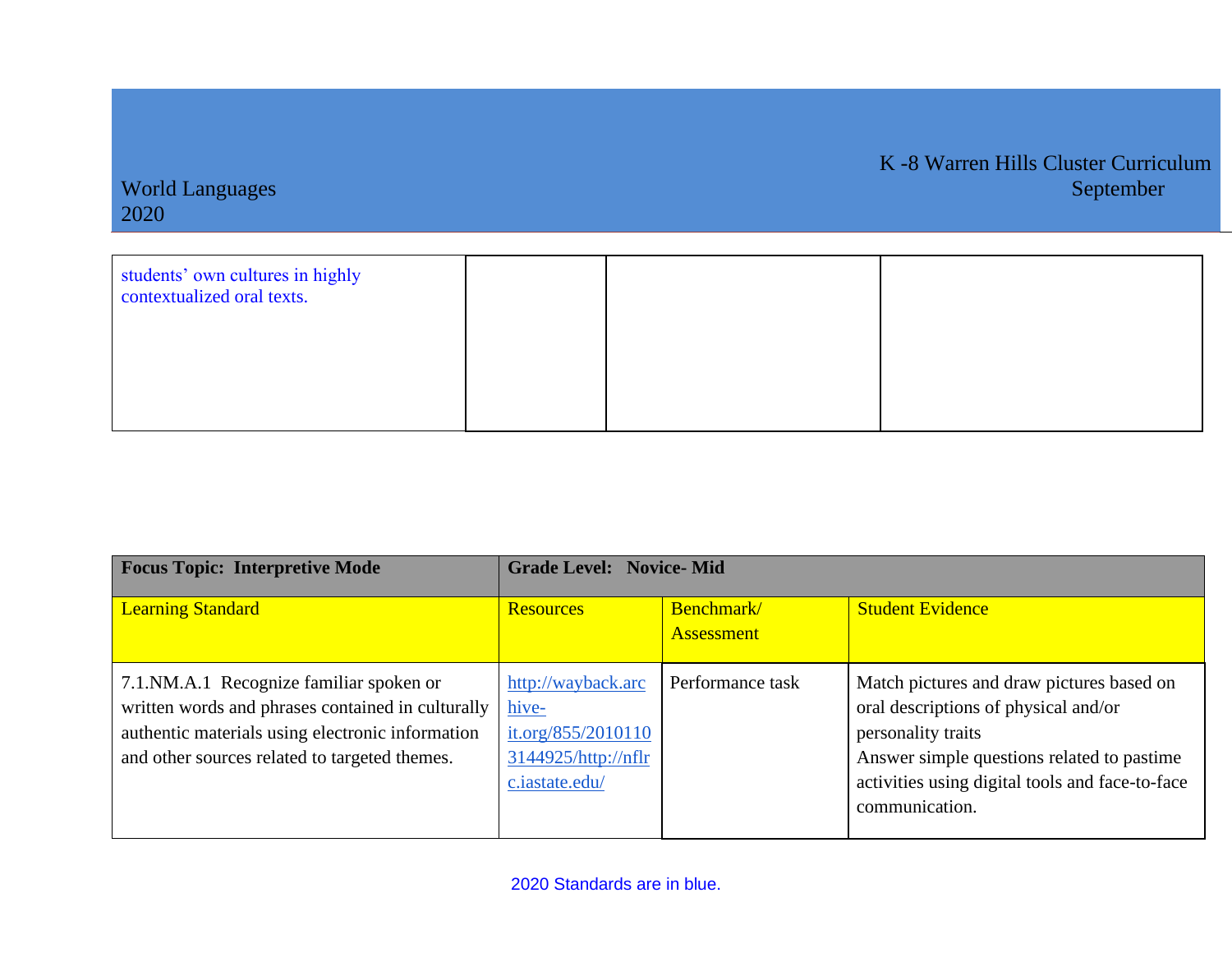#### K -8 Warren Hills Cluster Curriculum World Languages September 1989 and 2008 and 2008 and 2008 and 2008 and 2008 and 2008 and 2008 and 2008 and 200

### 2020

| 7.1.NM.A.2 Demonstrate comprehension of<br>simple, oral and written directions, commands,<br>and requests through appropriate physical<br>response.                   | https://wlclassroo<br>m.com/category/on<br>line-activities/<br>https://www.eduto<br>pia.org/blog/authe<br>ntic-activities-<br>world-language-<br>classroom-sarah-<br><u>loyola</u> | Performance Task<br><b>Teacher Observation</b>                  | Ask memorized questions related to pastime<br>activities using digital tools and face-to-face<br>communication.               |
|-----------------------------------------------------------------------------------------------------------------------------------------------------------------------|------------------------------------------------------------------------------------------------------------------------------------------------------------------------------------|-----------------------------------------------------------------|-------------------------------------------------------------------------------------------------------------------------------|
| 7.1.NM.A.3 Recognize a few common gestures<br>and cultural practices associated with the target<br>$culture(s)$ .                                                     |                                                                                                                                                                                    | Performance task<br>Teacher observation<br>Formative assessment | Identify culturally specific pastime activities.                                                                              |
| 7.1. NM.A.4 Identify familiar people, places,<br>and objects based on simple oral and/or written<br>descriptions.                                                     |                                                                                                                                                                                    | <b>Oral Assessment</b><br>Teacher observation                   | Describe self and others using oral or written<br>text.                                                                       |
| 7.1.NM.A.5 Demonstrate comprehension of<br>brief oral and written messages using age- and<br>level-appropriate, culturally authentic materials<br>on familiar topics. |                                                                                                                                                                                    | Performance task<br>Formative assessment<br>Teacher observation | Understand some basic information when<br>someone talks about likes and dislikes related to<br>pastime activities and sports. |

**2020 New Jersey Student Learning Standards – World Languages**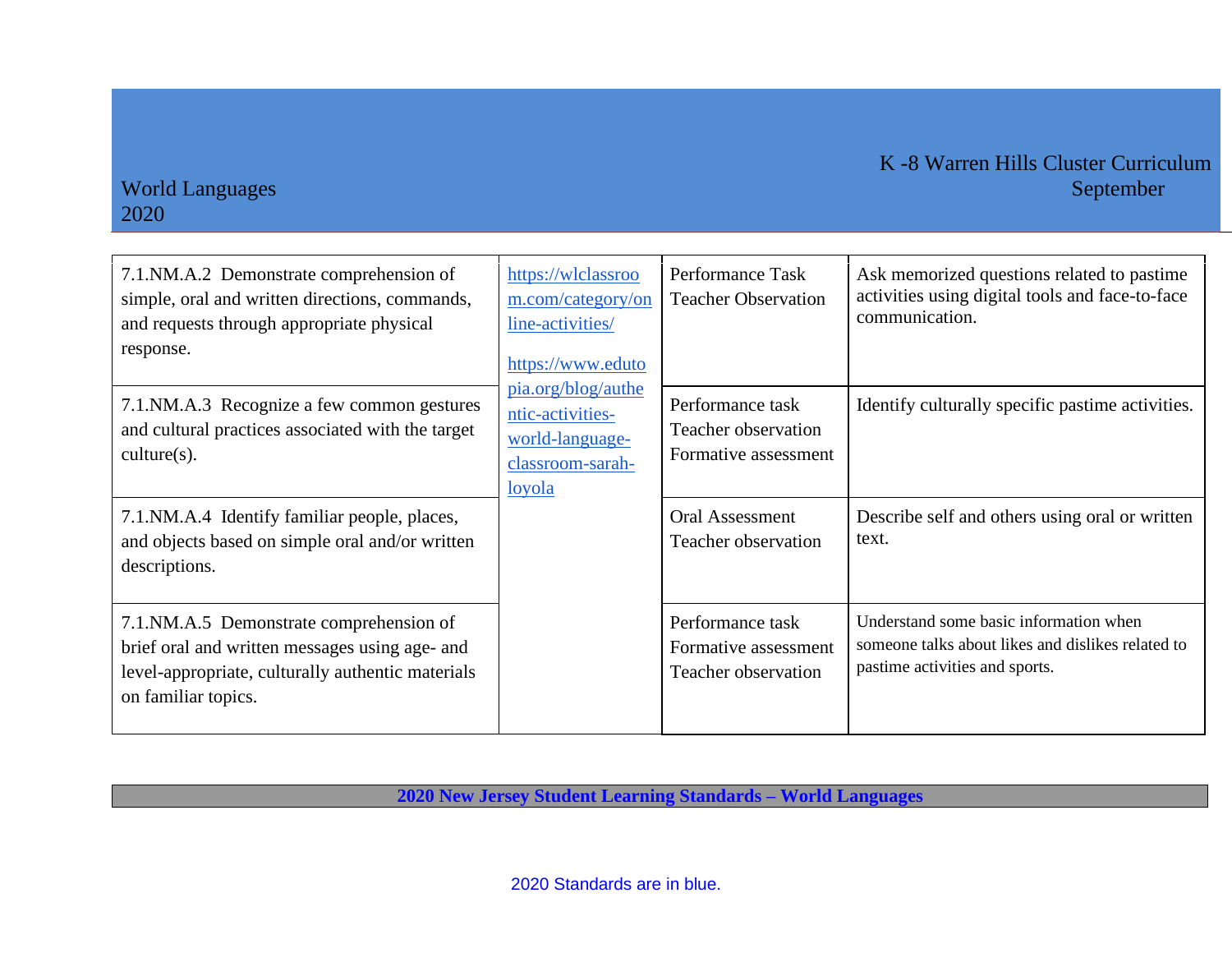| <b>Focus Topic: Interpretive Mode</b>                                                                                                                                                                                                                                                                                                                                                                                                                                                                                                                                                                                                                                                                                                                                                           | Grade Level: Novice-Mid- understand and communicate at the word, phrase, and simple<br>sentence level and can independently identify and recognize memorized words and phrases that<br>bring meaning to text. |                                                                                                                                                                                                                                                                                                                  |                                                                                                                                                                                                                                                                                                                                                                                                     |  |  |
|-------------------------------------------------------------------------------------------------------------------------------------------------------------------------------------------------------------------------------------------------------------------------------------------------------------------------------------------------------------------------------------------------------------------------------------------------------------------------------------------------------------------------------------------------------------------------------------------------------------------------------------------------------------------------------------------------------------------------------------------------------------------------------------------------|---------------------------------------------------------------------------------------------------------------------------------------------------------------------------------------------------------------|------------------------------------------------------------------------------------------------------------------------------------------------------------------------------------------------------------------------------------------------------------------------------------------------------------------|-----------------------------------------------------------------------------------------------------------------------------------------------------------------------------------------------------------------------------------------------------------------------------------------------------------------------------------------------------------------------------------------------------|--|--|
| <b>Learning Standard</b><br><b>Performance Expectation</b>                                                                                                                                                                                                                                                                                                                                                                                                                                                                                                                                                                                                                                                                                                                                      | <b>Core Idea</b>                                                                                                                                                                                              | <b>Intercultural Statements</b>                                                                                                                                                                                                                                                                                  | <b>Possible Topics</b>                                                                                                                                                                                                                                                                                                                                                                              |  |  |
| • 7.1. NM. IPRET. 1: Identify familiar<br>spoken and written words, phrases, and<br>simple sentences contained in culturally<br>authentic materials and other resources<br>related to targeted themes.<br>• 7.1. NM. IPRET. 2: Respond with<br>actions and/or gestures to oral and<br>written directions, commands, and<br>requests that relate to familiar and<br>practiced topics.<br>· 7.1. NM. IPRET.3: Identify familiar<br>people, places, objects in daily life based<br>on simple oral and written descriptions.<br>• 7.1.NM.IPRET.4: Report on the<br>content of short messages that they hear,<br>view, and read in predictable culturally<br>authentic materials.<br>• 7.1. NM.IPRET.5: Demonstrate<br>comprehension of brief oral and written<br>messages found in short culturally | Learning a language involves<br>interpreting meaning from<br>listening, viewing, and<br>reading culturally authentic<br>materials in the target<br>language.                                                  | Through the target<br>language, learners<br>recognize and<br>identify the names of<br>a few typical products<br>related to everyday<br>life in the target<br>culture and in the<br>learners' own culture<br>Learners recognize<br>$\bullet$<br>and identify a few<br>typical practices of<br>the target culture. | Family, school supplies and<br>routines, pets, weather.<br><b>Respect for different family</b><br>members and other<br>individuals in a society,<br>similarities and differences<br>of school routines and<br>expectations, animals in the<br>target culture(s) compared<br>to those in the students' own<br>$culture(s)$ , the effects of<br>weather patterns in target<br>language regions of the |  |  |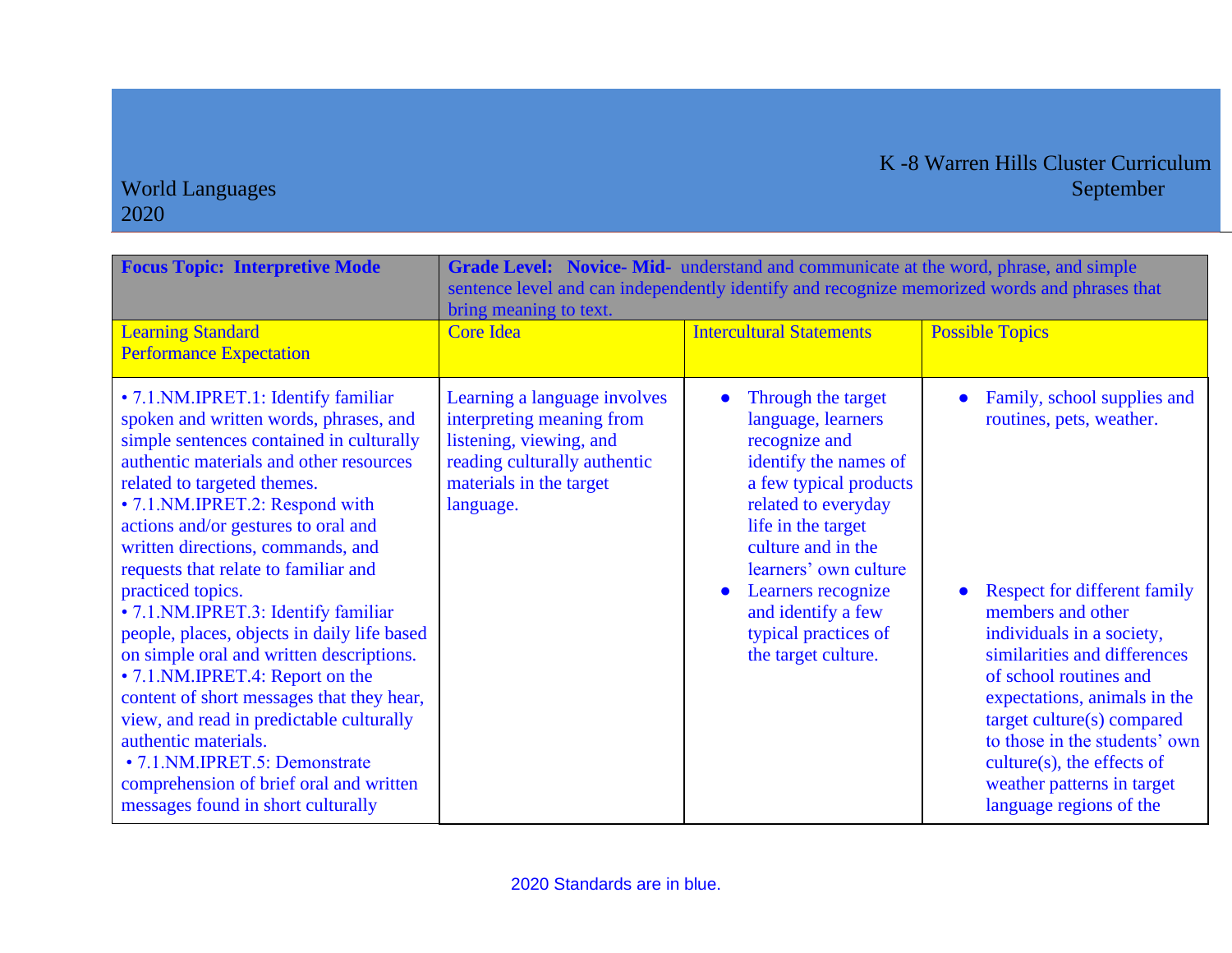| authentic materials on global issues,<br>including climate change. |  | world and in the students'<br>own regions. |
|--------------------------------------------------------------------|--|--------------------------------------------|
|                                                                    |  |                                            |

World Languages

2020

K -8 Warren Hills Cluster Curriculum

| <b>Focus Topic: Interpretive Mode</b> |                  | <b>Grade Level: Novice - High and Intermediate-</b> |                         |
|---------------------------------------|------------------|-----------------------------------------------------|-------------------------|
|                                       |                  | High                                                |                         |
| <b>Learning Standard</b>              | <b>Resources</b> | Benchmark/                                          | <b>Student Evidence</b> |
|                                       |                  | <b>Assessment</b>                                   |                         |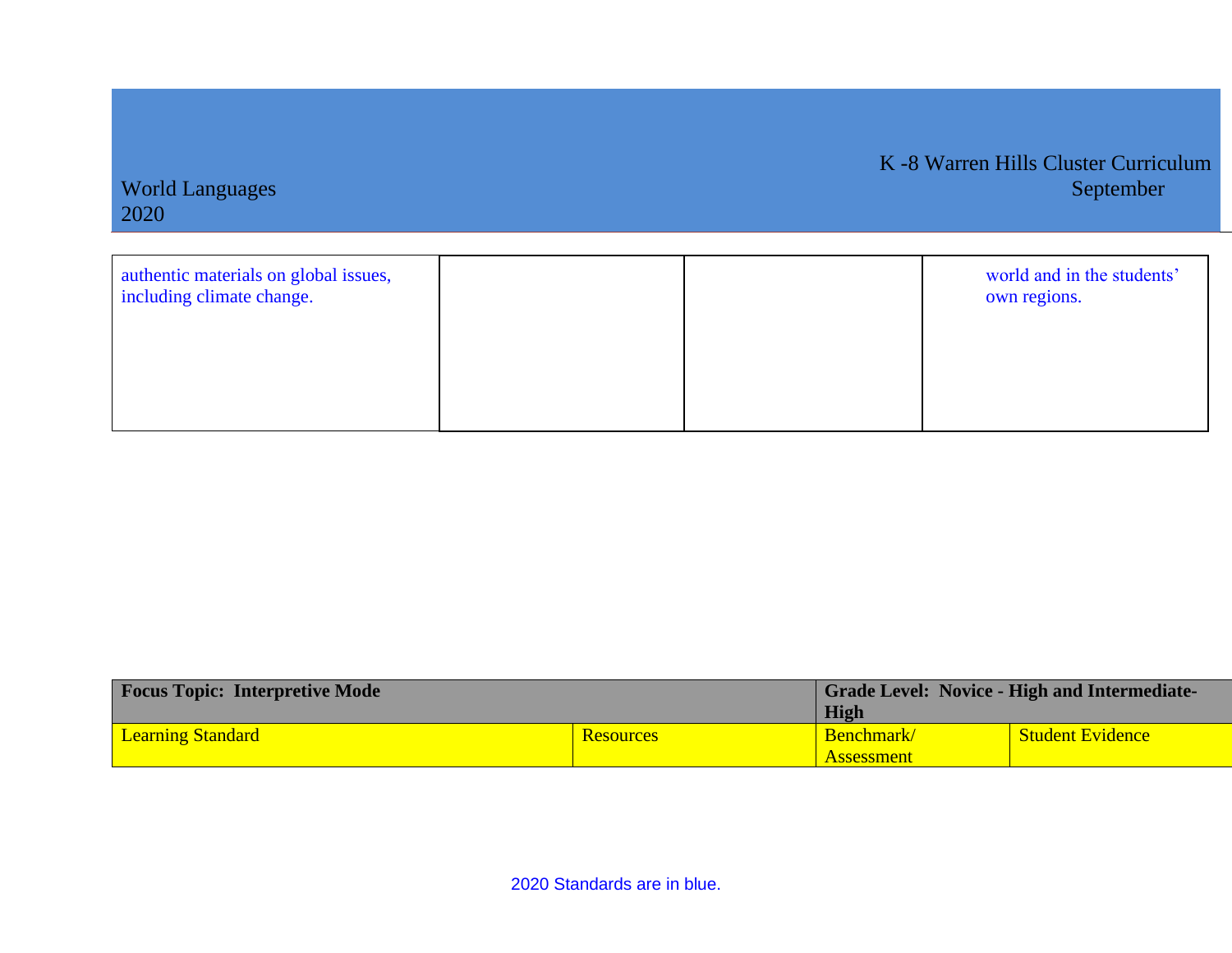| 7.1. NH.A.1 Recognize familiar words and phrases,<br>understand the main idea, and infer the meaning of some<br>highly contextualized, unfamiliar spoken or written words<br>in culturally authentic materials using electronic<br>information and other sources related to targeted themes.<br>7.1.NH.A.2 Demonstrate comprehension of a series of oral<br>and written directions, commands, and requests through<br>appropriate physical response. | http://wayback.archive-<br>it.org/855/20101103144925/h<br>ttp://nflrc.iastate.edu/<br>https://wlclassroom.com/cate<br>gory/online-activities/<br>https://www.edutopia.org/blo<br>g/authentic-activities-world-<br>language-classroom-sarah-<br>loyola | Performance task<br>Performance task<br>Teacher observation     | Match pictures and draw<br>pictures based on oral<br>descriptions of physical<br>and/or personality traits<br>Answer simple questions<br>related to pastime activities<br>using digital tools and<br>face-to-face<br>communication.<br>Ask memorized questions<br>related to pastime<br>activities using digital<br>tools and face-to-face<br>communication. |
|------------------------------------------------------------------------------------------------------------------------------------------------------------------------------------------------------------------------------------------------------------------------------------------------------------------------------------------------------------------------------------------------------------------------------------------------------|-------------------------------------------------------------------------------------------------------------------------------------------------------------------------------------------------------------------------------------------------------|-----------------------------------------------------------------|--------------------------------------------------------------------------------------------------------------------------------------------------------------------------------------------------------------------------------------------------------------------------------------------------------------------------------------------------------------|
| 7.1.NH.A.3 Recognize a few common gestures and<br>cultural practices associated with the target culture.                                                                                                                                                                                                                                                                                                                                             |                                                                                                                                                                                                                                                       | Performance task<br>Teacher observation<br>Formative assessment | Identify culturally specific<br>pastime activities.                                                                                                                                                                                                                                                                                                          |
| 7.1. NH.A.4 Identify people, places, objects, and activities<br>in daily life based on oral or written descriptions.                                                                                                                                                                                                                                                                                                                                 |                                                                                                                                                                                                                                                       | <b>Oral Assessment</b><br>Teacher observation                   | Describe self and others<br>using oral or written text.                                                                                                                                                                                                                                                                                                      |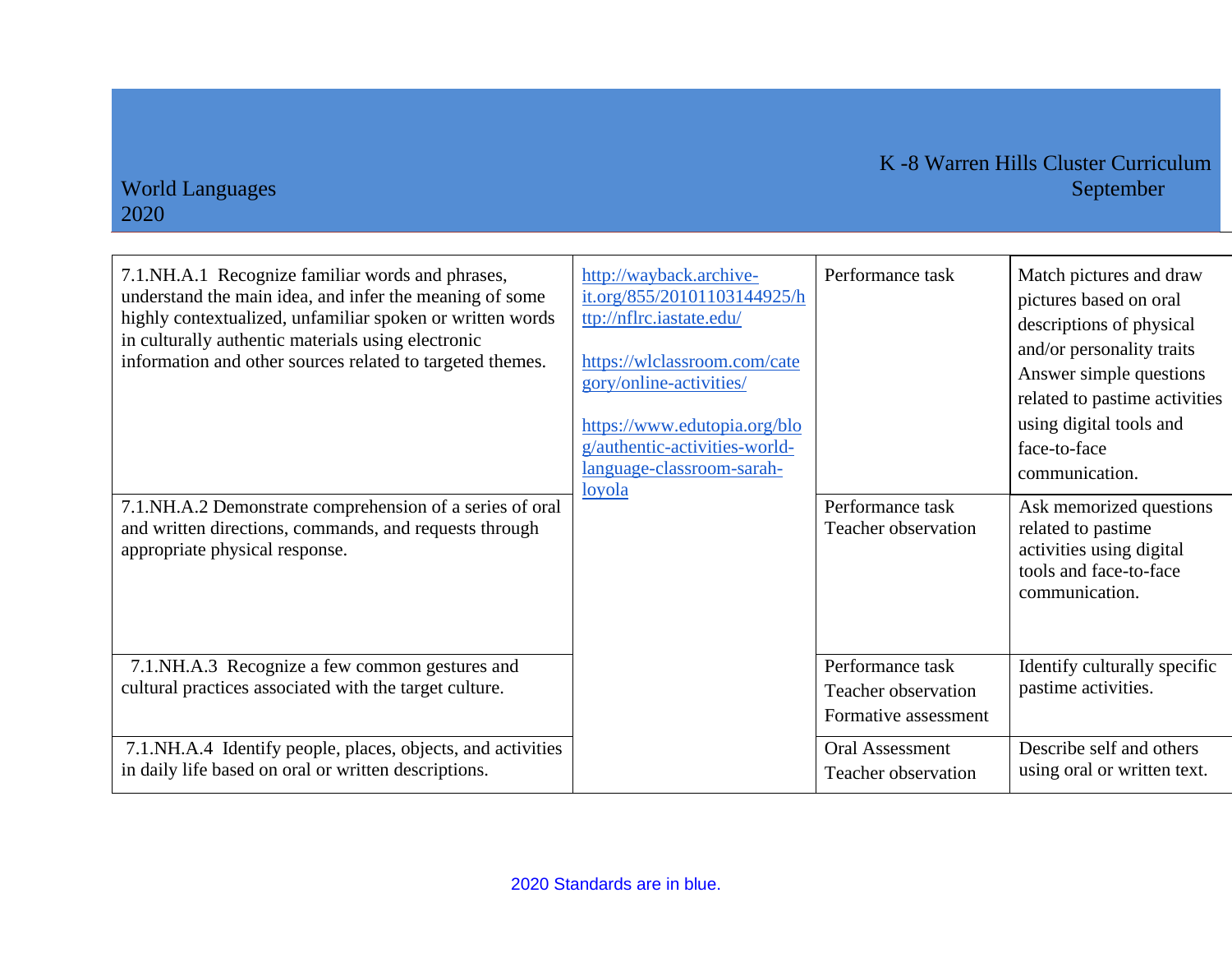#### K -8 Warren Hills Cluster Curriculum World Languages September 1989 and 2008 and 2008 and 2008 and 2008 and 2008 and 2008 and 2008 and 2008 and 200

### 2020

| 7.1.NH.A.5 Demonstrate comprehension of short<br>conversations and brief written messages on familiar<br>topics. | Performance task<br>Formative assessment<br>Teacher observation | Understand some basic<br>information when someone<br>talks about likes and dislikes<br>related to pastime activities<br>and sports. |
|------------------------------------------------------------------------------------------------------------------|-----------------------------------------------------------------|-------------------------------------------------------------------------------------------------------------------------------------|
| 7.1.NH.A.6 Reserved                                                                                              |                                                                 |                                                                                                                                     |
| 7.1. NH.A.7 Occasionally infer the meaning of a few<br>unfamiliar words in highly contextualized situations.     | Teacher observation<br>Performance task                         | Understand when<br>someone is stating their<br>age and telling where they<br>are from.                                              |
| 7.1.NH.A.8 Identify some unique linguistic elements in<br>English and the target language.                       | Teacher observation<br>Performance task<br>Summative assessment | Greet and take leave in a<br>culturally acceptable<br>manner.                                                                       |

**2020 New Jersey Student Learning Standards – World Languages**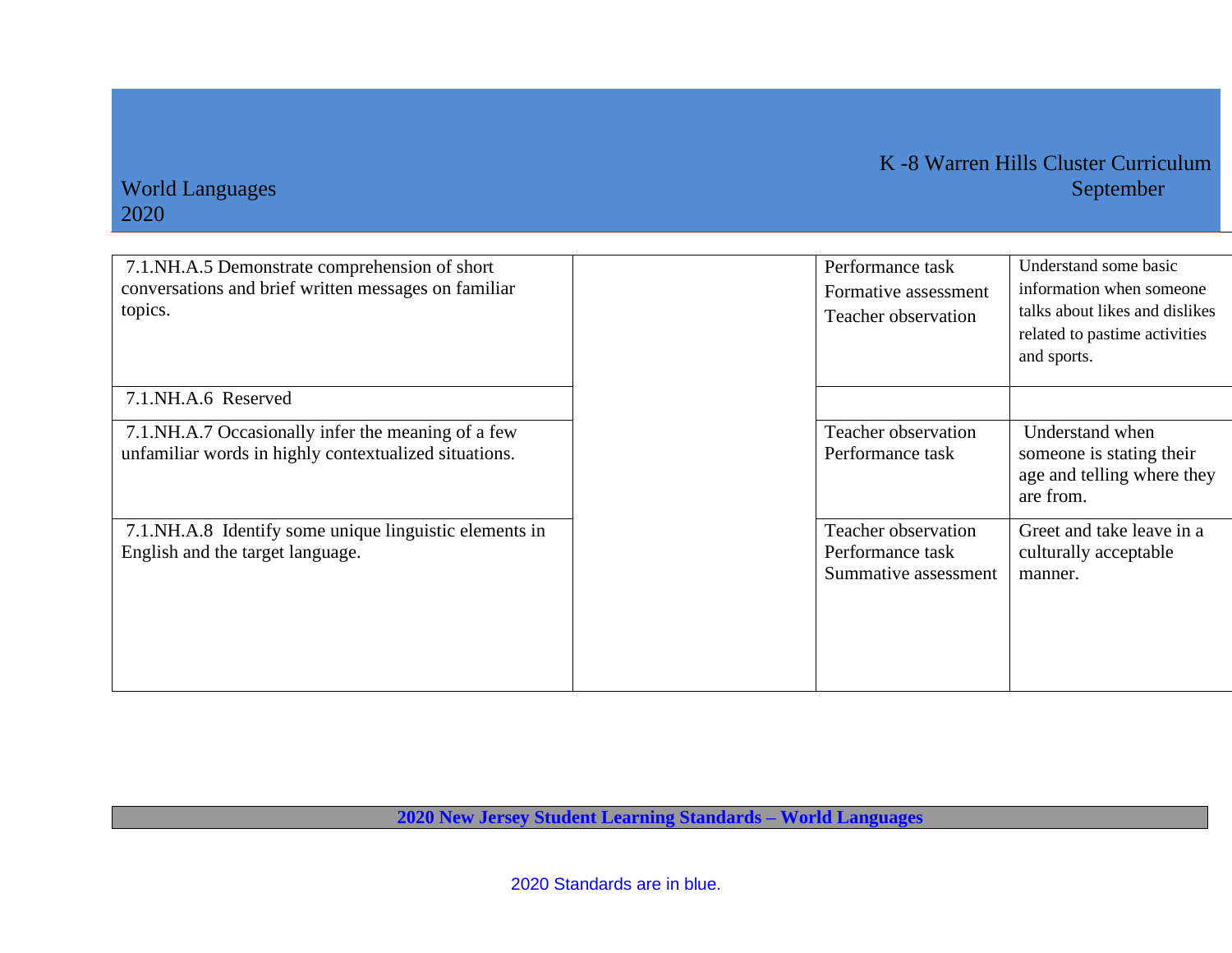| <b>Focus Topic: Interpretive Mode</b>                                                                                                                                                                                                                                                                                                                                                                                                                                                                                                                                                                                                                                                                                                 | Grade Level: Novice-High-sometimes understand information from sentence-length speech in<br>basic personal and social contexts where there is contextual support, though comprehension may<br>often be very uneven. They are able to understand speech and writing dealing with areas of practical<br>need such as highly standardized messages, phrases, or instructions, if the vocabulary has been<br>learned. |                                                                                                                                                                                                                                                                                                                                                                                                      |                                                                                                             |  |
|---------------------------------------------------------------------------------------------------------------------------------------------------------------------------------------------------------------------------------------------------------------------------------------------------------------------------------------------------------------------------------------------------------------------------------------------------------------------------------------------------------------------------------------------------------------------------------------------------------------------------------------------------------------------------------------------------------------------------------------|-------------------------------------------------------------------------------------------------------------------------------------------------------------------------------------------------------------------------------------------------------------------------------------------------------------------------------------------------------------------------------------------------------------------|------------------------------------------------------------------------------------------------------------------------------------------------------------------------------------------------------------------------------------------------------------------------------------------------------------------------------------------------------------------------------------------------------|-------------------------------------------------------------------------------------------------------------|--|
| <b>Learning Standard</b><br><b>Performance Expectation</b>                                                                                                                                                                                                                                                                                                                                                                                                                                                                                                                                                                                                                                                                            | <b>Core Idea</b>                                                                                                                                                                                                                                                                                                                                                                                                  | <b>Intercultural Statements</b>                                                                                                                                                                                                                                                                                                                                                                      | <b>Possible Topics</b>                                                                                      |  |
| • 7.1. NH. IPRET. 1: Identify familiar<br>words and phrases in culturally authentic<br>materials related to targeted themes.<br>• 7.1.NH.IPRET.2: Understand the main<br>idea and occasionally infer the meaning<br>of some highly contextualized,<br>unfamiliar spoken or written words,<br>phrases, and short sentences in culturally<br>authentic materials related to targeted<br>themes.<br>• 7.1. NH. IPRET. 3: Respond and act on a<br>series of oral and written instructions,<br>directions, and commands.<br>• 7.1. NH. IPRET. 4: Recognize some<br>common gestures and cultural practices<br>associated with target culture(s).<br>• 7.1. NH. IPRET. 5: Identify some unique<br>linguistic elements in the target culture. | Learning a language involves<br>interpreting meaning from<br>listening, viewing, and<br>reading culturally authentic<br>materials in the target<br>language.                                                                                                                                                                                                                                                      | Through the target<br>language, learners<br>identify and<br>investigate some<br>typical products<br>related to everyday<br>life in the target<br>$culture(s)$ and in the<br>learners' own culture.<br>They begin to infer<br>perspectives<br>(attitudes, values,<br>beliefs, the way a<br>native speaker living<br>in the target culture<br>interprets meaning) of<br>the target culture<br>society. | Communities, animals and<br>their habitats, technology,<br>geography, climate, fine and<br>performing arts. |  |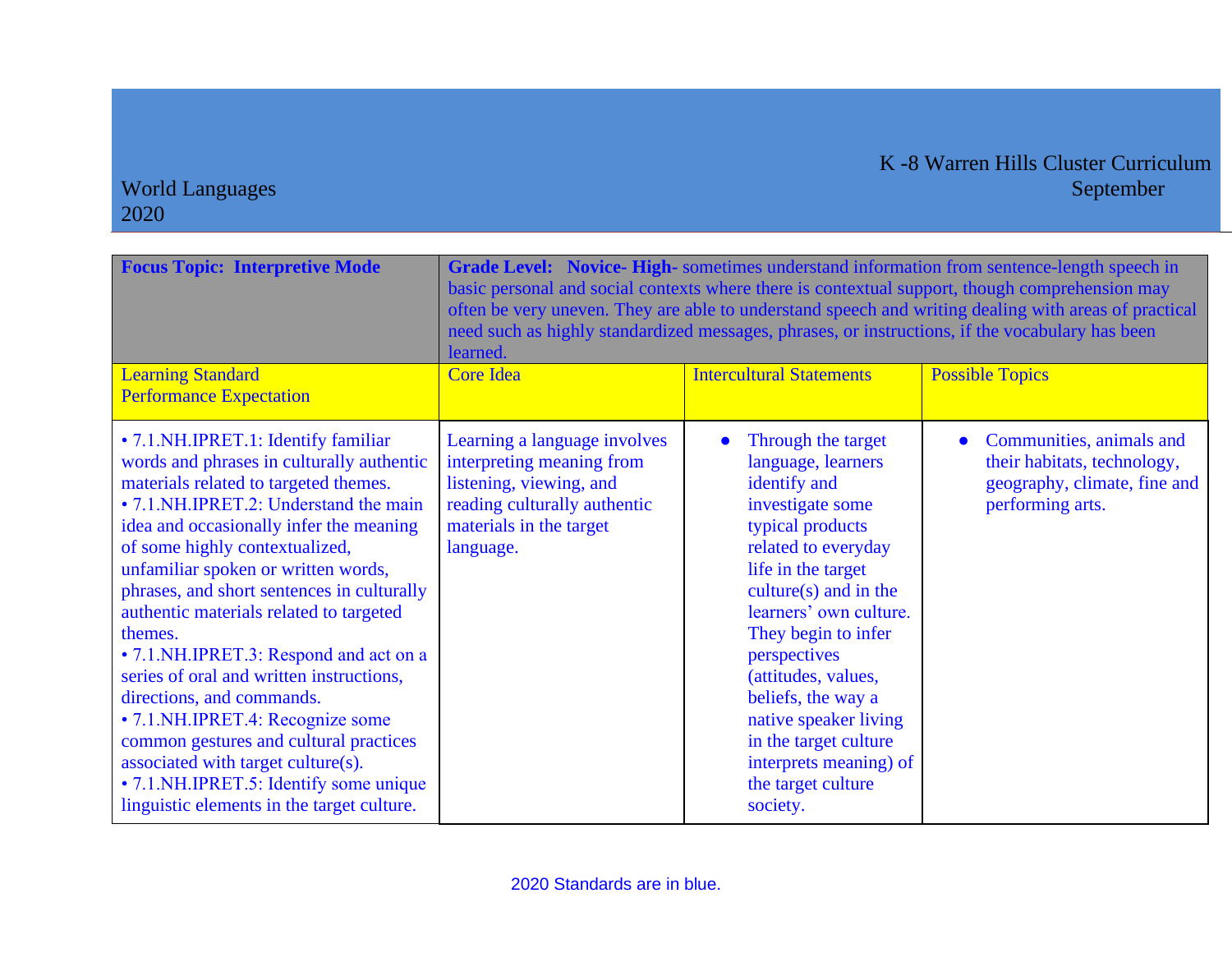| • 7.1. NH. IPRET. 6: Interpret some<br>common cultural practices associated<br>with the target culture(s).<br>• 7.1. NH.IPRET.7: Comprehend some<br>familiar questions and statements from<br>short conversations and brief written<br>messages from informational and<br>fictional texts that are spoken, viewed<br>and written.<br>• 7.1. NH.IPRET.8: Demonstrate<br>comprehension of brief oral and written<br>messages using contextualized culturally<br>authentic materials on global issues,<br>including climate change. | • Learners recognize<br>and identify a few<br>typical practices of<br>the target culture. | • Community life, reasons<br>and patterns of animal<br>migration, changes to<br>human life because of<br>technology, impact of<br>geography on individuals,<br>the outcomes of climate<br>change on the target people,<br>reflection of a society in its<br>fine and practical arts. |
|----------------------------------------------------------------------------------------------------------------------------------------------------------------------------------------------------------------------------------------------------------------------------------------------------------------------------------------------------------------------------------------------------------------------------------------------------------------------------------------------------------------------------------|-------------------------------------------------------------------------------------------|--------------------------------------------------------------------------------------------------------------------------------------------------------------------------------------------------------------------------------------------------------------------------------------|

World Languages

2020

K -8 Warren Hills Cluster Curriculum

2020 Standards are in blue.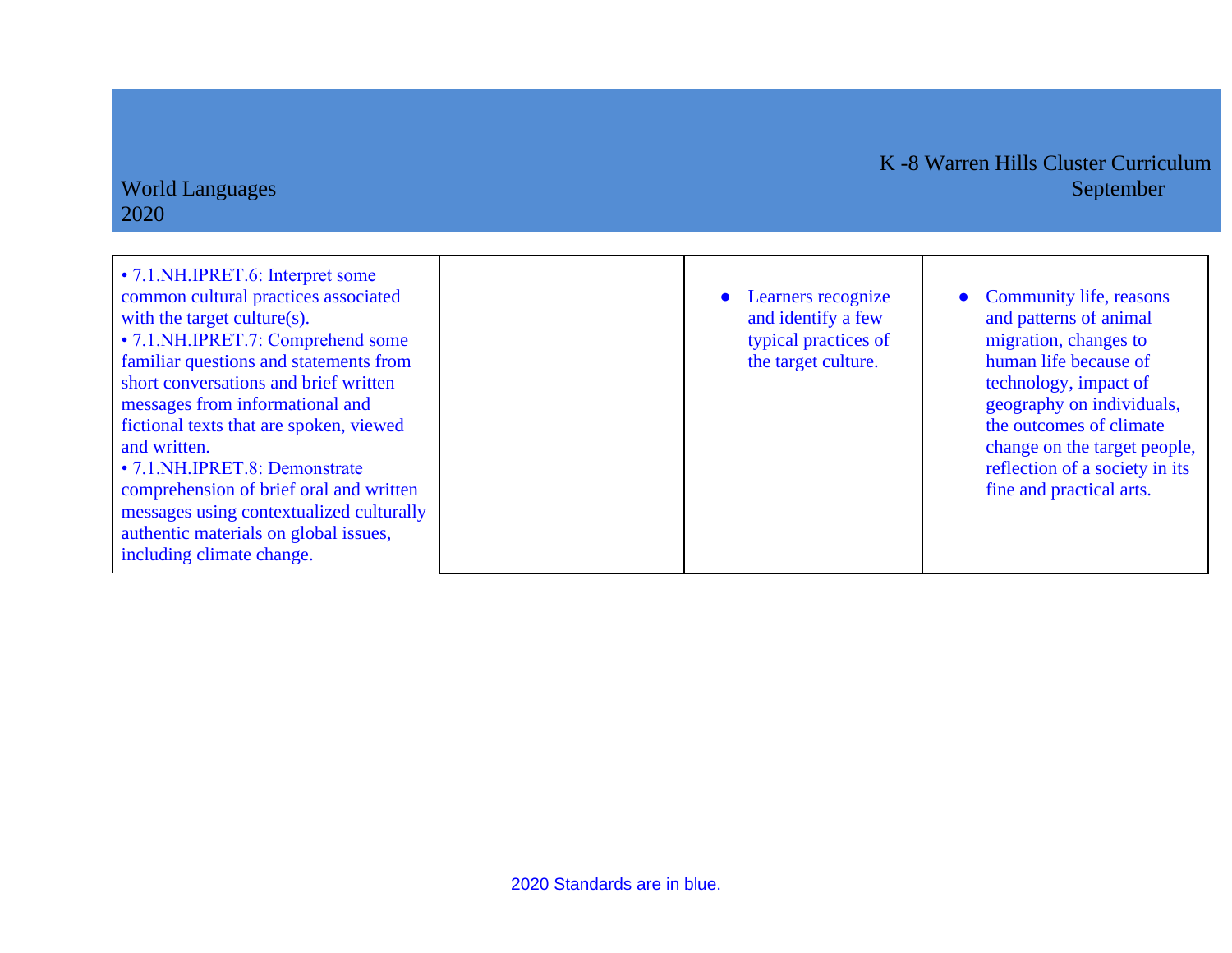| 2020 New Jersey Student Learning Standards - World Languages                                                                                                                                                                                                                                                                                                                                                                                                                                                                                                                                                                                          |                                                                                                                                                                                                                             |                                                                                                                                                                                                                                                                                                      |                                                                                                                                                                                                                                                                                |  |
|-------------------------------------------------------------------------------------------------------------------------------------------------------------------------------------------------------------------------------------------------------------------------------------------------------------------------------------------------------------------------------------------------------------------------------------------------------------------------------------------------------------------------------------------------------------------------------------------------------------------------------------------------------|-----------------------------------------------------------------------------------------------------------------------------------------------------------------------------------------------------------------------------|------------------------------------------------------------------------------------------------------------------------------------------------------------------------------------------------------------------------------------------------------------------------------------------------------|--------------------------------------------------------------------------------------------------------------------------------------------------------------------------------------------------------------------------------------------------------------------------------|--|
| <b>Focus Topic: Interpersonal Mode</b><br><b>Learning Standard</b>                                                                                                                                                                                                                                                                                                                                                                                                                                                                                                                                                                                    | Grade Level: Novice- Low-learners identify a limited number of memorized or familiar words,<br>symbols, or characters in very familiar contexts when they are supported by visuals in informational<br>and fictional texts. |                                                                                                                                                                                                                                                                                                      |                                                                                                                                                                                                                                                                                |  |
| <b>Performance Expectation</b>                                                                                                                                                                                                                                                                                                                                                                                                                                                                                                                                                                                                                        | <b>Core Idea</b>                                                                                                                                                                                                            | <b>Intercultural Statements</b>                                                                                                                                                                                                                                                                      | <b>Possible Topics</b>                                                                                                                                                                                                                                                         |  |
| • 7.1.NL.IPERS.1: Respond to a few<br>simple questions on very familiar topics<br>using memorized words and phrases that<br>have been repeatedly practiced.<br>• 7.1.NL.IPERS.2: With the help of<br>gestures and/or visuals, share with others<br>basic needs on very familiar topics using<br>memorized words and phrases that have<br>been repeatedly practiced.<br>• 7.1.NL.IPERS.3: Tell others a few<br>basic preferences and/or feelings using<br>memorized words and phrases, often<br>supported by gestures or visuals.<br>• 7.1.NL.IPERS.4: React to a few<br>procedural instructions, directions, and<br>commands in classroom situations. | Interpersonal communication<br>is the exchange of information<br>and the negotiation of<br>meaning between and among<br>individuals.                                                                                        | Through the target<br>language, learners<br>recognize and<br>identify the names of<br>a few typical products<br>related to everyday<br>life in the target<br>culture and in the<br>learners' own culture.<br>Learners recognize<br>and identify a few<br>typical practices of<br>the target culture. | Family members, school<br>supplies, pets, weather.<br>Greetings based on different<br>levels of language<br>formality, school supplies in<br>target culture and in the<br><b>United States, authentic</b><br>songs and dances as a<br>reflection of target-language<br>people. |  |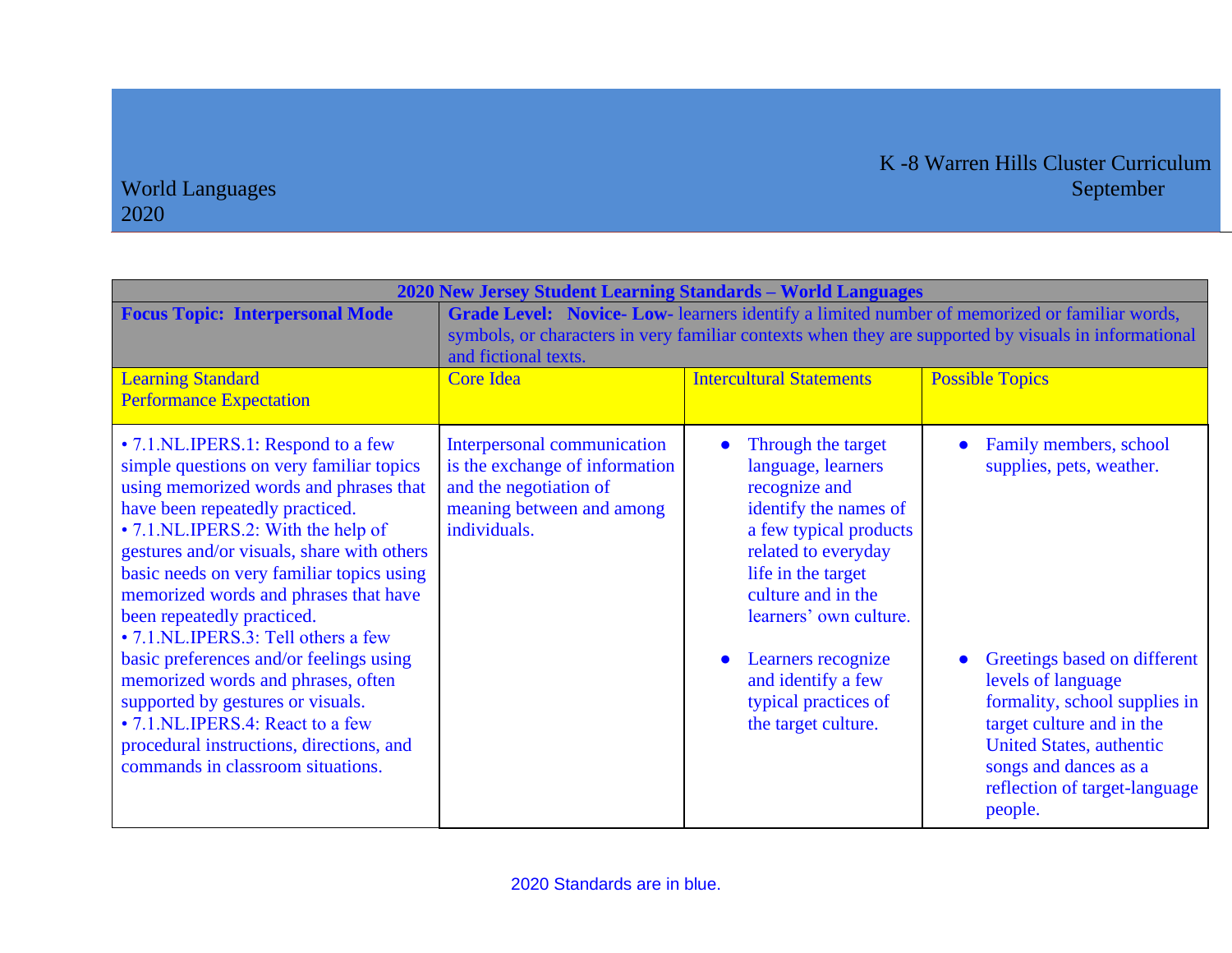| • 7.1.NL.IPERS.5: Enact a few culturally<br>authentic gestures when greeting others<br>and during leave takings.<br>• 7.1.NL.IPERS.6: Share with others the<br>names of a few memorized and practiced<br>words and phrases related to climate |  |  |
|-----------------------------------------------------------------------------------------------------------------------------------------------------------------------------------------------------------------------------------------------|--|--|
| change in the target culture(s) and in                                                                                                                                                                                                        |  |  |
| students' own cultures.                                                                                                                                                                                                                       |  |  |

| <b>Focus Topic: Interpersonal Mode</b>                                                                                                                                  | <b>Grade Level: Novice-Mid</b>                                                  |                                                              |                                                                                   |  |
|-------------------------------------------------------------------------------------------------------------------------------------------------------------------------|---------------------------------------------------------------------------------|--------------------------------------------------------------|-----------------------------------------------------------------------------------|--|
| <b>Learning Standard</b>                                                                                                                                                | <b>Resources</b>                                                                | Benchmark/Assessment                                         | <b>Student Evidence</b>                                                           |  |
| 7.1. NM.B.1 Use digital tools to exchange basic<br>information at the word and memorized-phrase<br>level related to self and targeted themes.                           | http://www.nclrc.o<br>rg/TeachingWorld<br>Languages/chap6-<br>interpersonal.pdf | Performance task<br>Teacher observation<br>Oral presentation | Introduce self and others.                                                        |  |
| 7.1.NM.B.2 Give and follow simple oral and<br>written directions, commands, and requests when<br>participating in age-appropriate classroom and<br>cultural activities. | https://activitytype<br>s.wmwikis.net/file/                                     | Performance task<br>Teacher observation<br>Oral presentation | Ask for some personal information such as<br>name, age, and where he/she is from. |  |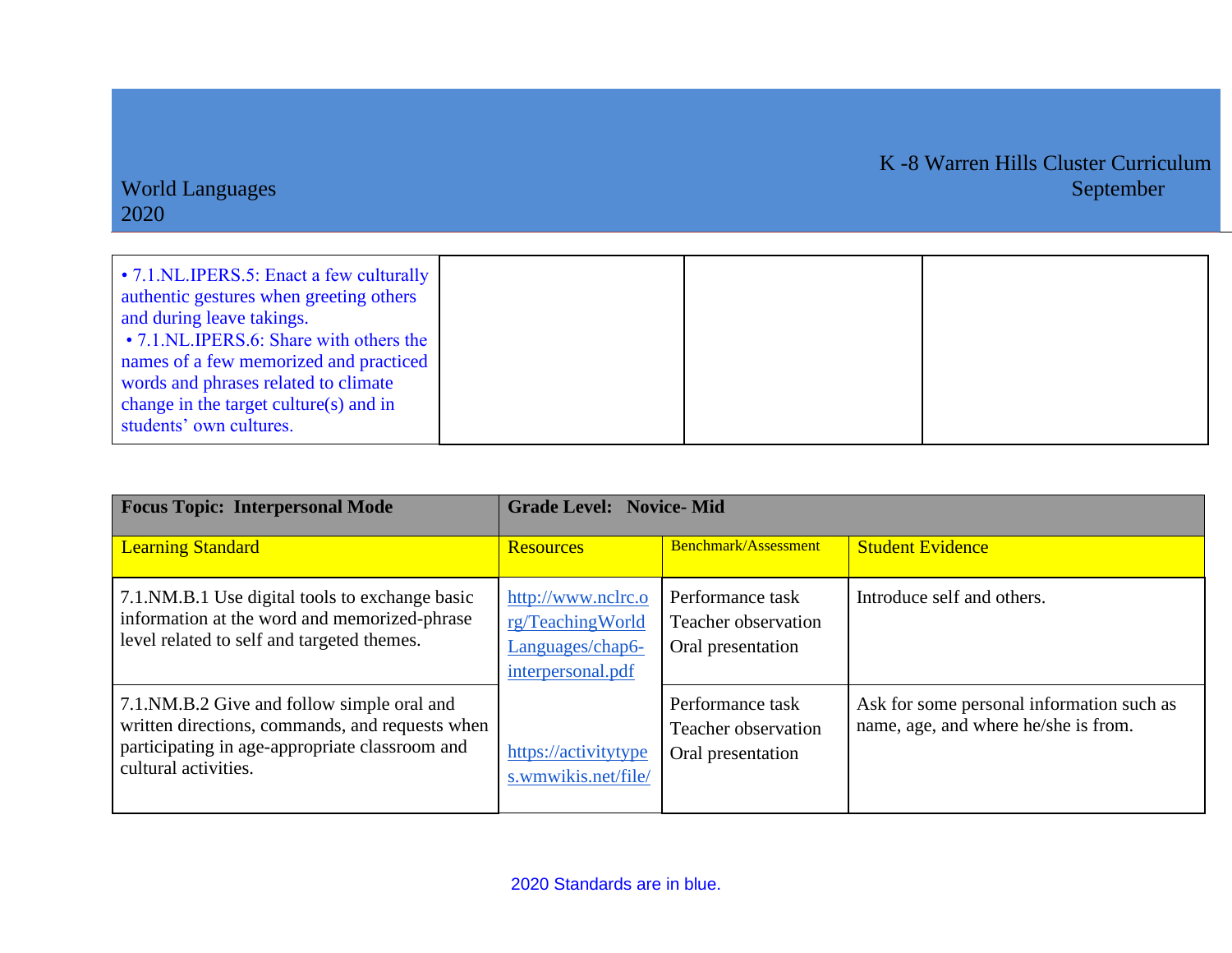## K -8 Warren Hills Cluster Curriculum<br>September

| 7.1.NM.B.3 Imitate appropriate gestures and<br>intonation of the target culture(s)/language<br>during greetings, leave-takings, and daily<br>interactions.              | view/WorldLangua<br>gesLearningATs-<br>Feb2011.pdf<br>https://activitytype | Performance task<br>Teacher observation<br>Oral presentation | Adjust intonation as appropriate for asking a<br>question                                           |
|-------------------------------------------------------------------------------------------------------------------------------------------------------------------------|----------------------------------------------------------------------------|--------------------------------------------------------------|-----------------------------------------------------------------------------------------------------|
| 7.1.NM.B.4 Ask and respond to simple<br>questions, make requests, and express<br>preferences using memorized words and phrases.                                         | s.wmwikis.net/file/<br>view/WorldLangua<br>gesLearningATs-<br>Feb2011.pdf  | Performance task<br>Teacher observation<br>Oral presentation | Respond to memorized questions related to<br>physical characteristics and personality<br>qualities. |
| 7.1. NM. B.5 Exchange information using words,<br>phrases, and short sentences practiced in class on<br>familiar topics or on topics studied in other<br>content areas. |                                                                            | Performance task<br>Teacher observation<br>Oral presentation | Can greet and take leave in a culturally<br>acceptable manner.                                      |

| 2020 New Jersey Student Learning Standards – World Languages |                                                                                              |                                 |                        |
|--------------------------------------------------------------|----------------------------------------------------------------------------------------------|---------------------------------|------------------------|
| <b>Focus Topic: Interpersonal Mode</b>                       | <b>Grade Level: Novice-Mid-</b> understand and communicate at the word, phrase, and simple   |                                 |                        |
|                                                              | sentence level and can independently identify and recognize memorized words and phrases that |                                 |                        |
|                                                              | bring meaning to text.                                                                       |                                 |                        |
| <b>Learning Standard</b>                                     | Core Idea                                                                                    | <b>Intercultural Statements</b> | <b>Possible Topics</b> |
| <b>Performance Expectation</b>                               |                                                                                              |                                 |                        |
|                                                              |                                                                                              |                                 |                        |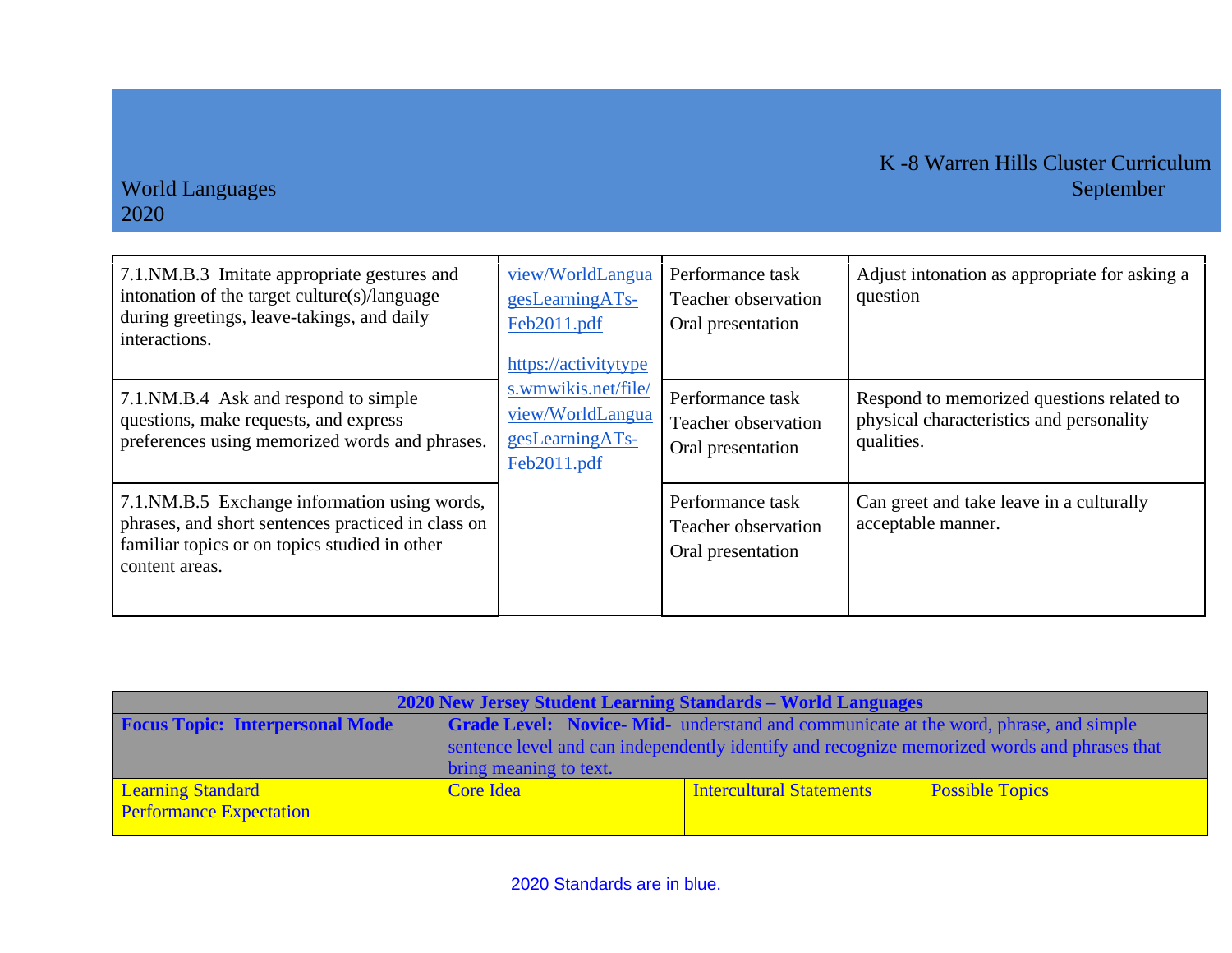| • 7.1. NM. IPERS. 1: Request and provide<br>information by asking and answering<br>simple, practiced questions, using<br>memorized words and phrases.<br>• 7.1. NM. IPERS. 2: Share basic needs on<br>very familiar topics using words,<br>phrases, and short memorized, formulaic<br>sentences practiced in class.<br>• 7.1. NM. IPERS. 3: Express one's own<br>and react to others' basic preferences                                                                                                                                                                                                                 | Interpersonal communication<br>is the exchange of information<br>and the negotiation of<br>meaning between and among<br>individuals. | Through the target<br>language, learners<br>recognize and<br>identify the names of<br>a few typical products<br>related to everyday<br>life in the target<br>culture and in the<br>learners' own culture. | Family, food, school<br>$\bullet$<br>supplies, pets, preferences,<br>weather, authentic songs<br>and dances.                                                                                                                                                                                                               |
|-------------------------------------------------------------------------------------------------------------------------------------------------------------------------------------------------------------------------------------------------------------------------------------------------------------------------------------------------------------------------------------------------------------------------------------------------------------------------------------------------------------------------------------------------------------------------------------------------------------------------|--------------------------------------------------------------------------------------------------------------------------------------|-----------------------------------------------------------------------------------------------------------------------------------------------------------------------------------------------------------|----------------------------------------------------------------------------------------------------------------------------------------------------------------------------------------------------------------------------------------------------------------------------------------------------------------------------|
| and/or feelings using memorized, words,<br>phrases, and simple memorized<br>sentences that are supported by gestures<br>and visuals.<br>• 7.1. NM. IPERS. 4: Give and follow<br>simple oral and written directions,<br>commands, and requests when<br>participating in classroom and cultural<br>activities.<br>• 7.1. NM. IPERS. 5: Imitate gestures and<br>intonation of the target culture(s) native<br>speakers when greeting others, during<br>leave-takings, and in daily interactions.<br>• 7.1. NM. IPERS. 6: Exchange brief<br>messages with others about climate in<br>the target regions of the world and in |                                                                                                                                      | Learners recognize<br>and identify a few<br>typical practices of<br>the target culture.                                                                                                                   | <b>Respect for different family</b><br>members and other<br>individuals in a society,<br>school routines and<br>expectations, typical pets in<br>the target culture(s) and in<br>the students' own culture, a<br>few weather conditions in<br>target language regions of<br>the world and in the<br>students' own regions. |

#### World Languages 2020

## K -8 Warren Hills Cluster Curriculum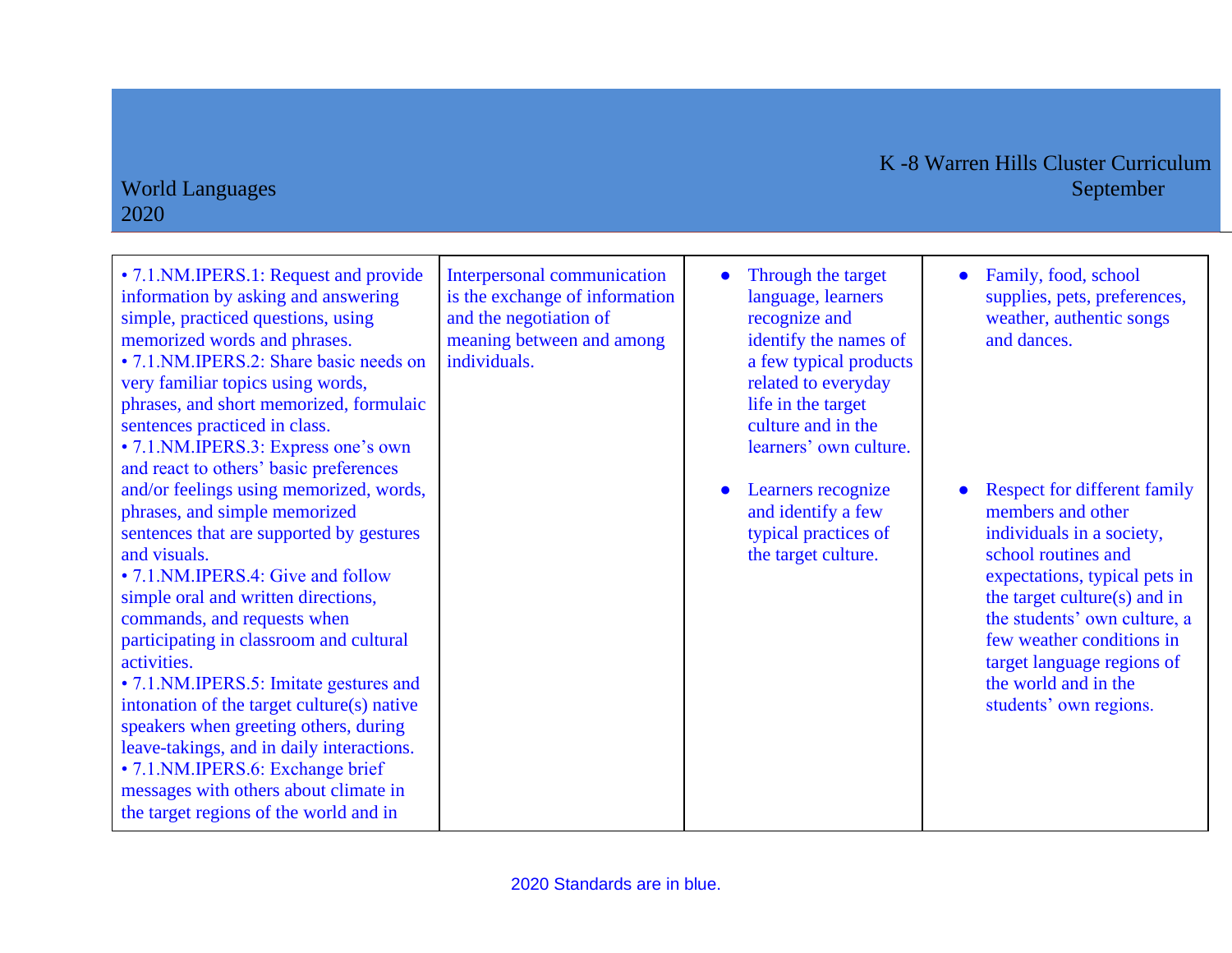| 2020                                                                                                  |  |  |
|-------------------------------------------------------------------------------------------------------|--|--|
| one's own region using memorized and<br>practiced words, phrases, and simple,<br>formulaic sentences. |  |  |

World Languages September 2008 and the separative contract of the separative contract of the September 3 September

K -8 Warren Hills Cluster Curriculum

| <b>Focus Topic: Interpersonal Mode</b> |                  | <b>Grade Level: Novice - High and Intermediate-</b> |                         |
|----------------------------------------|------------------|-----------------------------------------------------|-------------------------|
|                                        |                  | High                                                |                         |
| <b>Learning Standard</b>               | <b>Resources</b> | <b>Benchmark</b>                                    | <b>Student Evidence</b> |
|                                        |                  | <b>Assessment</b>                                   |                         |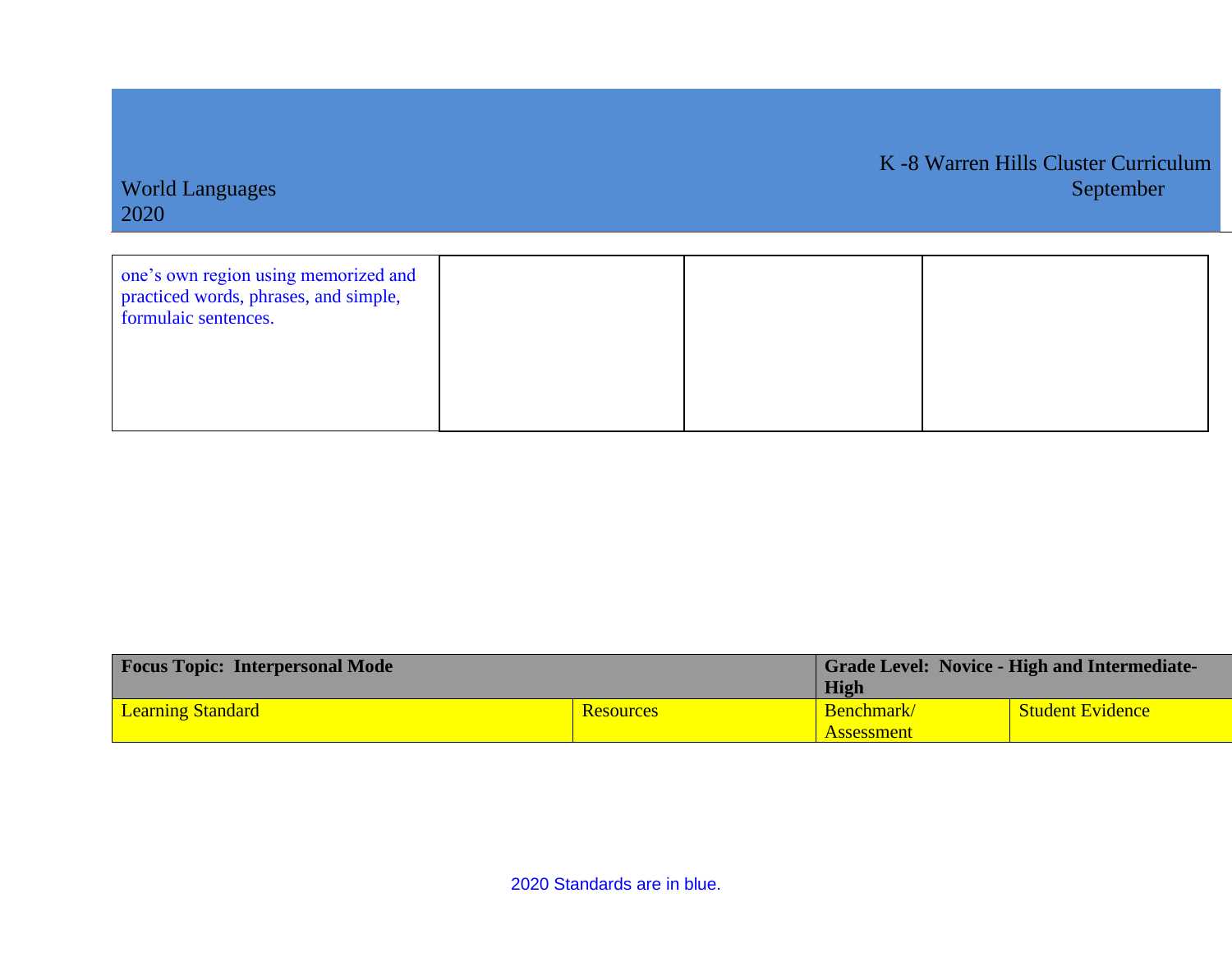| 7.1. NH.B.1 Use digital tools to exchange basic information<br>at the word and memorized-phrase level related to self and<br>targeted themes.                                            | http://www.nclrc.org/Teachin<br>gWorldLanguages/chap6-<br>interpersonal.pdf<br>https://activitytypes.wmwikis<br>.net/file/view/WorldLanguag<br>esLearningATs-Feb2011.pdf | Performance task<br>Teacher observation<br>Oral presentation | Introduce self and others.                                                                      |
|------------------------------------------------------------------------------------------------------------------------------------------------------------------------------------------|--------------------------------------------------------------------------------------------------------------------------------------------------------------------------|--------------------------------------------------------------|-------------------------------------------------------------------------------------------------|
| 7.1. NH.B.2 Give and follow a series of oral and written<br>directions, commands, and requests for participating in<br>age- and level- appropriate classroom and cultural<br>activities. | https://activitytypes.wmwikis<br>.net/file/view/WorldLanguag<br>esLearningATs-Feb2011.pdf                                                                                | Performance task<br>Teacher observation<br>Oral presentation | Respond to learned<br>questions.                                                                |
| 7.1.NH.B.3 Imitate appropriate gestures, intonation, and<br>common idiomatic expressions of the target                                                                                   |                                                                                                                                                                          | Performance task<br>Teacher observation<br>Oral presentation | Adjust intonation as<br>appropriate for asking a<br>question.                                   |
| 7.1. NH.B.4 Ask and respond to questions, make requests,<br>and express preferences in various social situations.                                                                        |                                                                                                                                                                          | Performance task<br>Teacher observation<br>Oral presentation | Answer simple questions<br>related to physical<br>characteristics and<br>personality qualities. |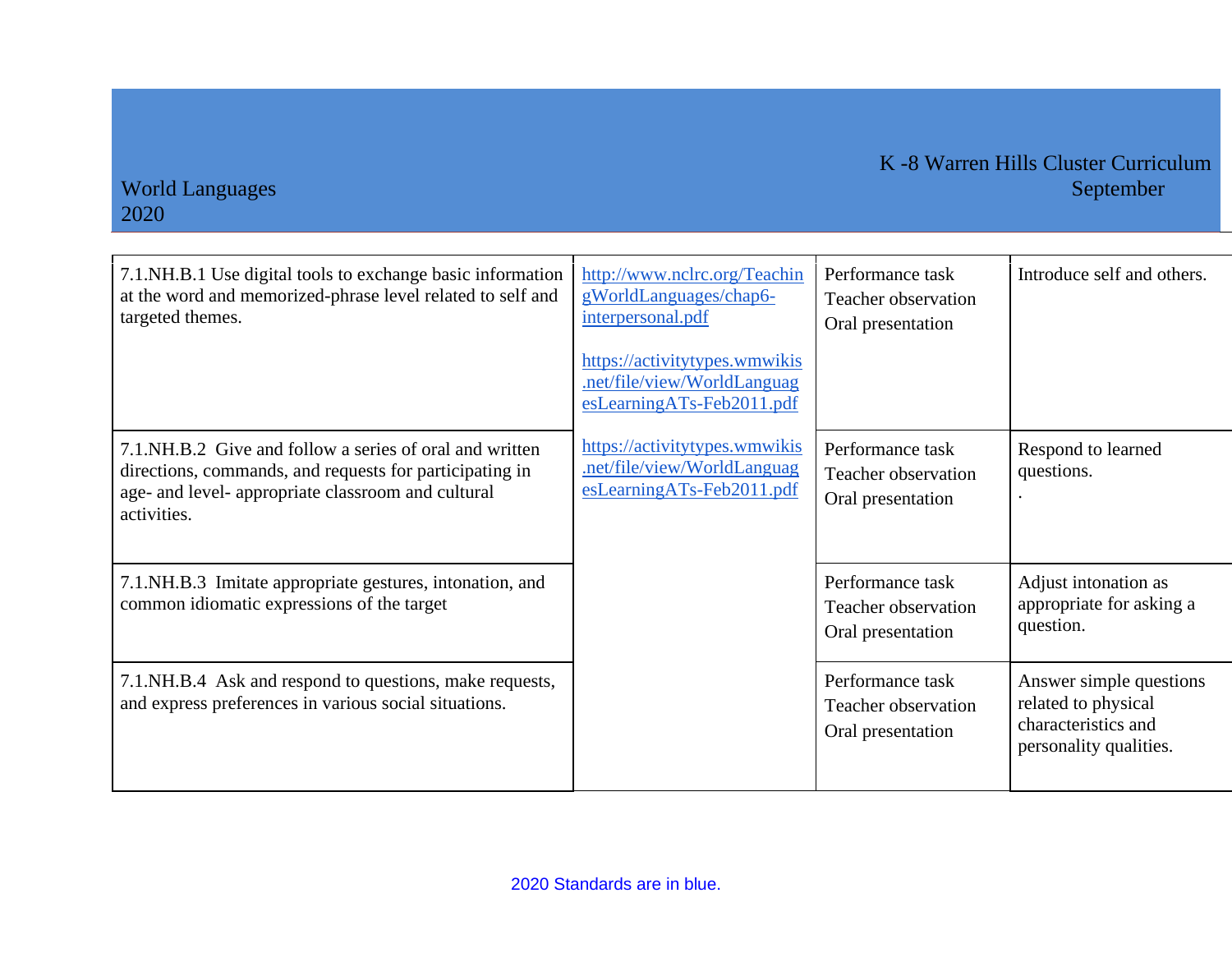| 7.1. NH.B.5 Converse on a variety of familiar topics and/or<br>topics studied in other content areas. |  | Initiate, maintain, and end<br>a conversation. |
|-------------------------------------------------------------------------------------------------------|--|------------------------------------------------|
|                                                                                                       |  |                                                |

| 2020 New Jersey Student Learning Standards - World Languages                                                                                                                                                                                                                                                                     |                                                                                                                                                                                                                                                                                                                                                                                                                   |                                                                                                                                                                                                     |                                                                                                               |
|----------------------------------------------------------------------------------------------------------------------------------------------------------------------------------------------------------------------------------------------------------------------------------------------------------------------------------|-------------------------------------------------------------------------------------------------------------------------------------------------------------------------------------------------------------------------------------------------------------------------------------------------------------------------------------------------------------------------------------------------------------------|-----------------------------------------------------------------------------------------------------------------------------------------------------------------------------------------------------|---------------------------------------------------------------------------------------------------------------|
| <b>Focus Topic: Interpersonal Mode</b>                                                                                                                                                                                                                                                                                           | Grade Level: Novice-High-sometimes understand information from sentence-length speech in<br>basic personal and social contexts where there is contextual support, though comprehension may<br>often be very uneven. They are able to understand speech and writing dealing with areas of practical<br>need such as highly standardized messages, phrases, or instructions, if the vocabulary has been<br>learned. |                                                                                                                                                                                                     |                                                                                                               |
| <b>Learning Standard</b><br><b>Performance Expectation</b>                                                                                                                                                                                                                                                                       | <b>Core Idea</b>                                                                                                                                                                                                                                                                                                                                                                                                  | <b>Intercultural Statements</b>                                                                                                                                                                     | <b>Possible Topics</b>                                                                                        |
| 7.1. NH. IPERS. 1: Exchange basic<br>information by recombining memorized<br>words, phrases, and sentences on topics<br>related to self and targeted themes to<br>express original ideas and information.<br>• 7.1. NH. IPERS. 2: Ask and respond to<br>questions on practiced topics and on<br>information from other subjects. | Interpersonal communication<br>between and among people is<br>the exchange of information<br>and the negotiation of<br>meaning.                                                                                                                                                                                                                                                                                   | Through the target<br>language, learners<br>identify and<br>investigate some<br>typical products<br>related to everyday<br>life in the target<br>culture $(s)$ and in the<br>learners' own culture. | • Communities, animals and<br>their habitats, technology,<br>geography, climate, fine and<br>performing arts. |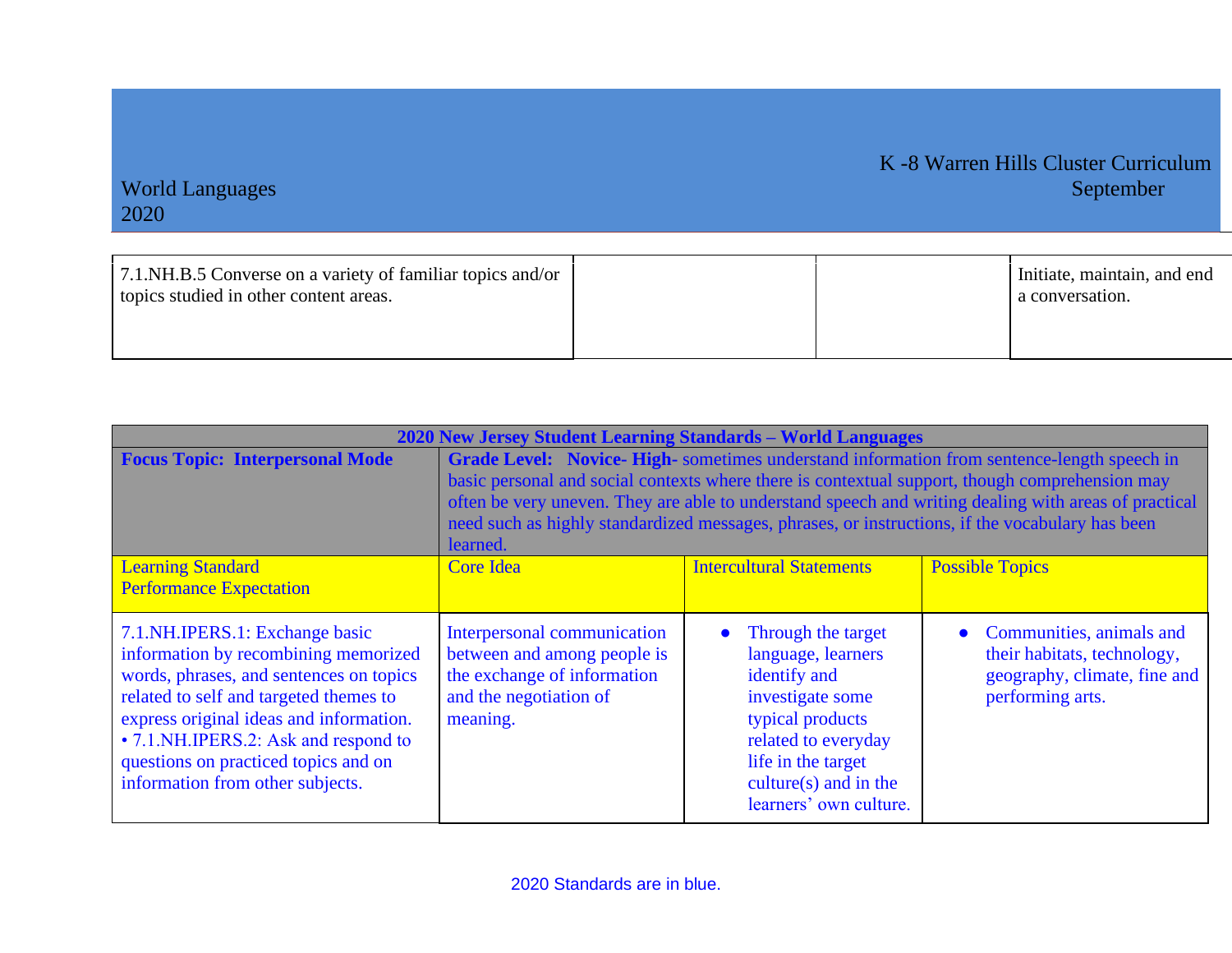#### K -8 Warren Hills Cluster Curriculum World Languages September

### 2020

| They begin to infer<br>perspectives<br>(attitudes, values,<br>beliefs, the way a<br>native speaker living<br>in the target culture<br>interprets meaning) of<br>the target culture<br>society. |                                     |
|------------------------------------------------------------------------------------------------------------------------------------------------------------------------------------------------|-------------------------------------|
| Learners recognize<br>and identify a few<br>typical practices of<br>the target culture.                                                                                                        | l `on<br>to li<br>US<br>patt<br>mig |

mmunity life compared ife and citizenry in the ., reasons for and terns of animal gration, changes to human life because of technology, impact of geography on individuals, the outcomes of climate change on the target people, reflection of a society in its fine and practical arts.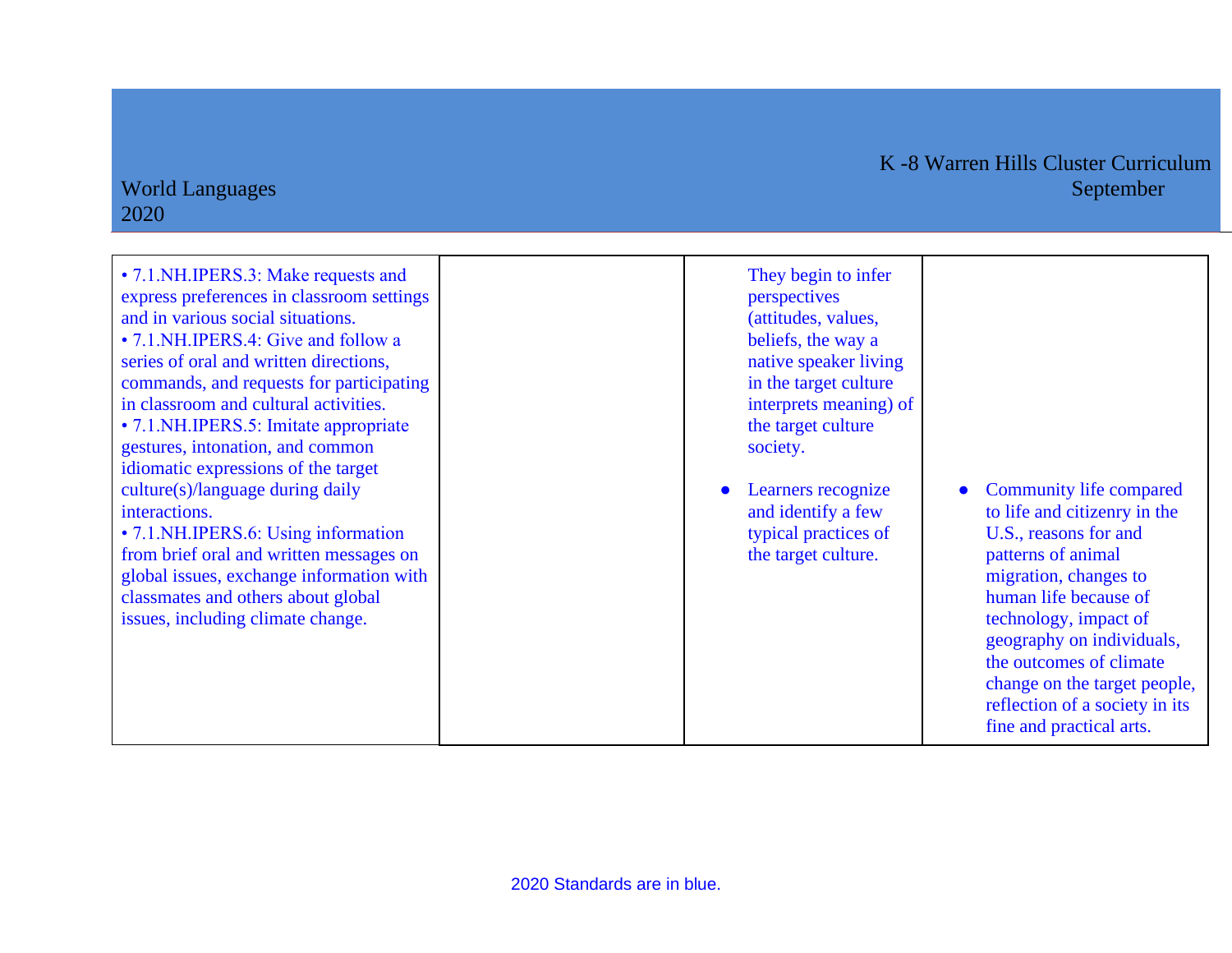| 2020 New Jersey Student Learning Standards - World Languages                                                                                                                                                                                                                                                                                                                                                                                                                                                                                                                                                                                                                   |                                                                                                                                                                                                                                                                                                              |                                                                                                                                                                                                                                                                                                                      |                                                                                                                                                                                                              |
|--------------------------------------------------------------------------------------------------------------------------------------------------------------------------------------------------------------------------------------------------------------------------------------------------------------------------------------------------------------------------------------------------------------------------------------------------------------------------------------------------------------------------------------------------------------------------------------------------------------------------------------------------------------------------------|--------------------------------------------------------------------------------------------------------------------------------------------------------------------------------------------------------------------------------------------------------------------------------------------------------------|----------------------------------------------------------------------------------------------------------------------------------------------------------------------------------------------------------------------------------------------------------------------------------------------------------------------|--------------------------------------------------------------------------------------------------------------------------------------------------------------------------------------------------------------|
| <b>Focus Topic: Presentation Mode</b><br><b>Learning Standard</b><br><b>Performance Expectation</b>                                                                                                                                                                                                                                                                                                                                                                                                                                                                                                                                                                            | Grade Level: Novice- Low-learners identify a limited number of memorized or<br>familiar words, symbols, or characters in very familiar contexts when they are supported<br>by visuals in informational and fictional texts.<br><b>Intercultural Statements</b><br><b>Possible Topics</b><br><b>Core Idea</b> |                                                                                                                                                                                                                                                                                                                      |                                                                                                                                                                                                              |
| • 7.1.NL.PRSNT.1: Present very familiar<br>personal information using memorized words<br>and phrases that have been repeatedly practiced,<br>often using gestures and visuals to support<br>communication.<br>• 7.1.NL.PRSNT.2: Express a few basic<br>preferences and/or feelings using memorized<br>words and phrases that are supported by gestures<br>or visuals.<br>• 7.1.NL.PRSNT.3: Imitate a few culturally<br>authentic gestures when greeting others and<br>during leave takings.<br>• 7.1.NL.PRSNT.4: State the names of a few<br>memorized and practiced words and phrases<br>related to climate change in the target culture(s)<br>and in students' own cultures. | Presentational<br>communication<br>involves presenting<br>information,<br>concepts, and ideas<br>to an audience of<br>listeners or readers<br>on a variety of<br>topics.                                                                                                                                     | Through the target<br>language, learners<br>recognize and<br>identify the names<br>of a few typical<br>products related to<br>everyday life in the<br>target culture and in<br>the learners' own<br>culture.<br>Learners recognize<br>$\bullet$<br>and identify a few<br>typical practices of<br>the target culture. | Family members, school<br>supplies, pets, weather.<br>Greetings based on different<br>levels of language formality,<br>school supplies in target<br>culture and in the United<br>States, authentic songs and |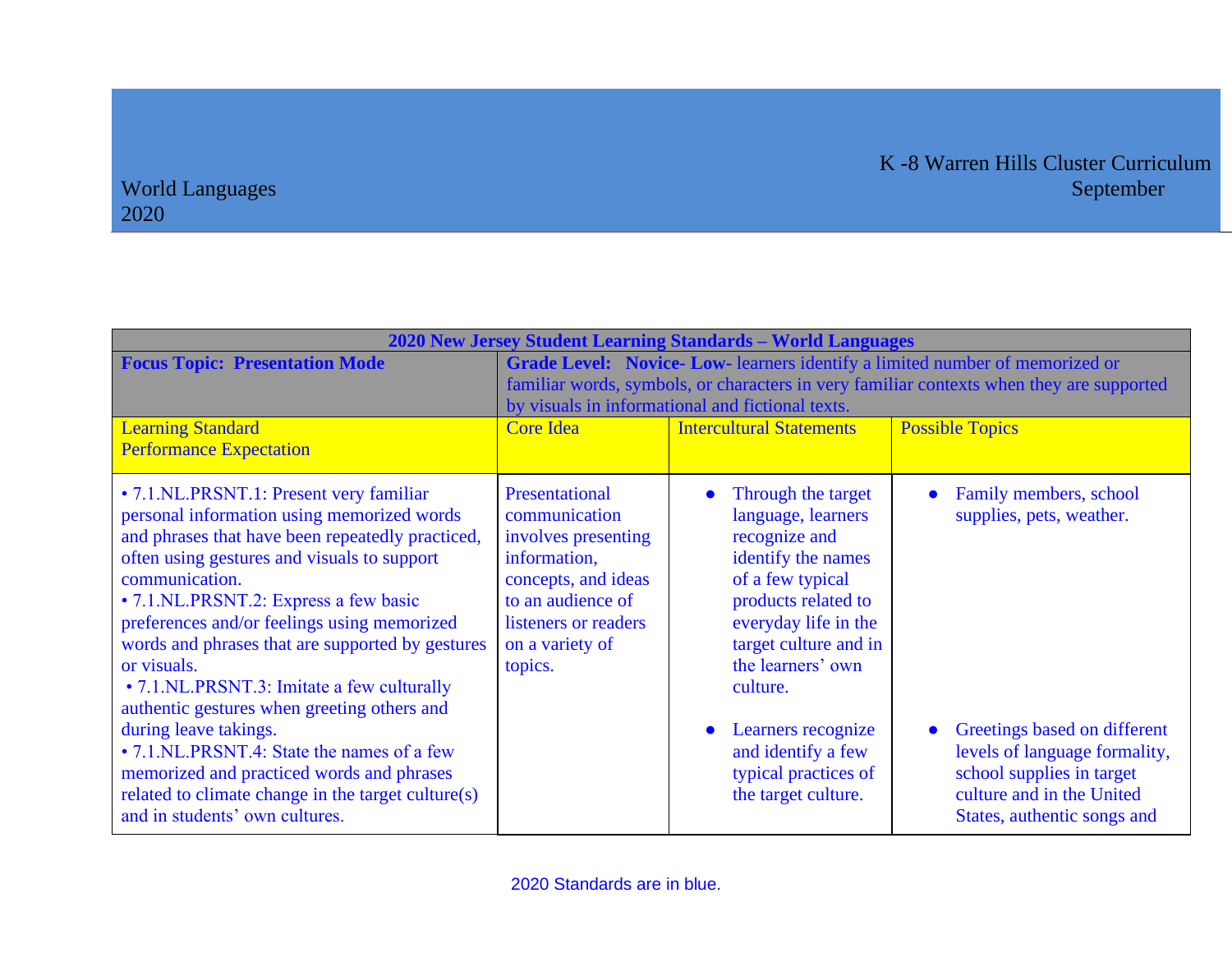|  | dances as a reflection of<br>target-language people. |
|--|------------------------------------------------------|
|  |                                                      |
|  |                                                      |

| <b>Focus Topic: Presentational Mode</b>                                                                                                                                                                 |                                                                                  | <b>Grade Level: Novice - Mid</b>                           |                                                                                                                                                                                             |  |
|---------------------------------------------------------------------------------------------------------------------------------------------------------------------------------------------------------|----------------------------------------------------------------------------------|------------------------------------------------------------|---------------------------------------------------------------------------------------------------------------------------------------------------------------------------------------------|--|
| <b>Learning Standard</b>                                                                                                                                                                                | <b>Resources</b>                                                                 | Benchmark/<br><b>Assessment</b>                            | <b>Student Evidence</b>                                                                                                                                                                     |  |
| 7.1.NM.C.1 Use basic information at the word<br>and memorized-phrase level to create a<br>multimedia-rich presentation on targeted themes<br>to be shared virtually with a target language<br>audience. | http://www.nclrc.o<br>rg/TeachingWorld<br>Languages/chap8-<br>presentational.pdf | Performance task<br>Teacher observation<br>Student project | Use words, phrases, and memorized<br>sentences and technology tools to retell a<br>story or summarize an article that includes<br>physical characteristics and/or personality<br>qualities. |  |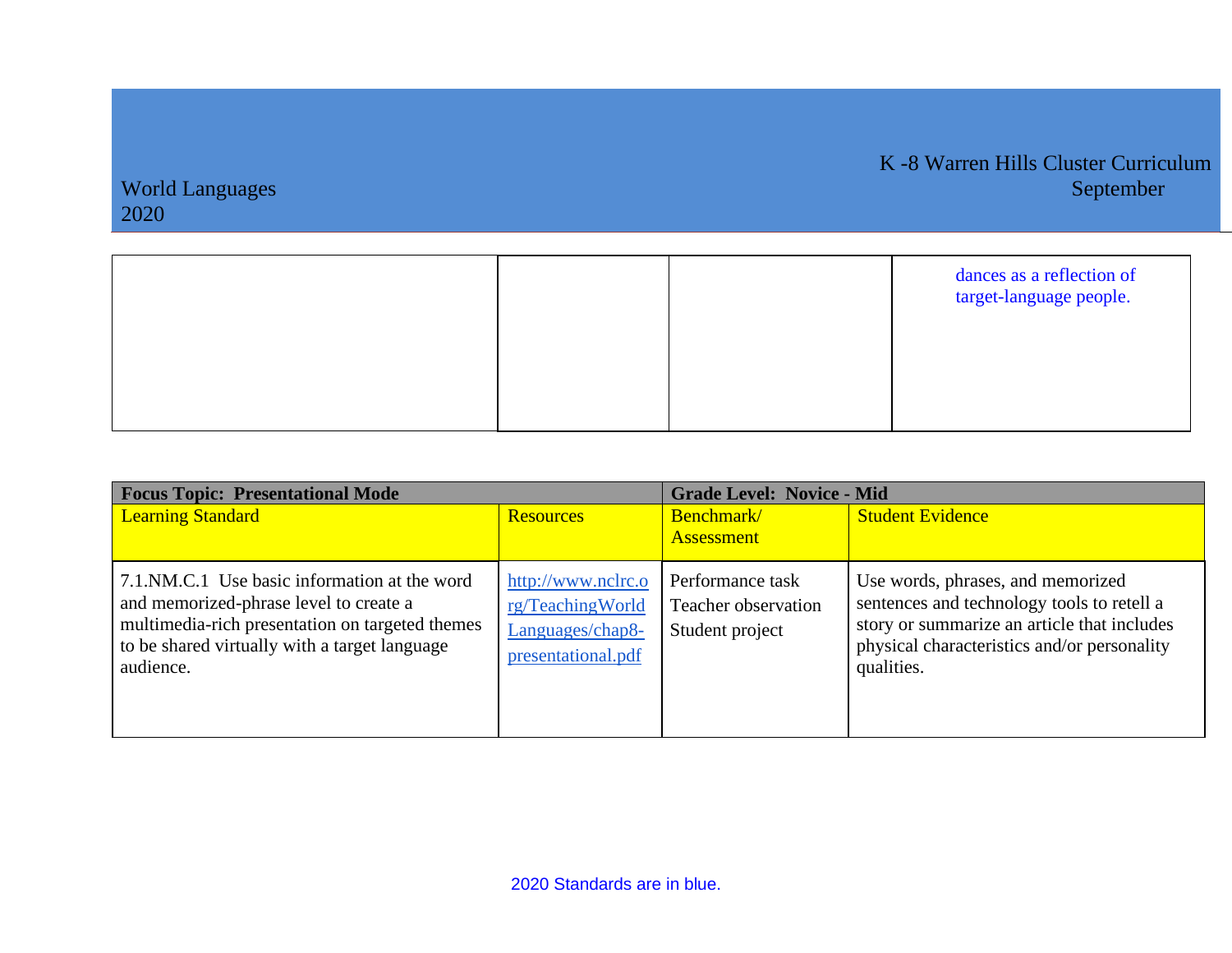| 7.1.NM.C.2 Imitate, recite, and/or dramatize<br>simple poetry, rhymes, songs, and skits.                                    | https://education.o<br>hio.gov/getattachm<br>ent/Topics/Ohios-<br>Learning-                                       | Performance task<br>Teacher observation<br>Student project | Imitate, recite, and/or dramatize simple<br>poetry, rhymes, songs, and skits.                                                                                                               |
|-----------------------------------------------------------------------------------------------------------------------------|-------------------------------------------------------------------------------------------------------------------|------------------------------------------------------------|---------------------------------------------------------------------------------------------------------------------------------------------------------------------------------------------|
| 7.1.NM.C.3 Copy/write words, phrases, or<br>simple guided texts on familiar topics.                                         | Standards/Foreign-<br>Language/World-<br>Languages-Model-<br>Curriculum/World-<br>Languages-Model-<br>Curriculum- | Performance task<br>Teacher observation<br>Student project | Use words, phrases, and memorized<br>sentences and technology tools to retell a<br>story or summarize an article that includes<br>physical characteristics and/or personality<br>qualities. |
| 7.1.NM.C.4 Present information from age- and<br>level-appropriate, culturally authentic materials<br>orally or in writing.  | Framework/Instruc<br>tional-<br>Strategies/Scoring-<br>Guidelines-for-<br>World-<br>Languages/FINAL               | Performance task<br>Teacher observation<br>Student project | Present information from age- and level-<br>appropriate, culturally authentic materials<br>orally or in writing.                                                                            |
| 7.1.NM.C.5 Name and label tangible cultural<br>products and imitate cultural practices from the<br>$target$ culture $(s)$ . | -Novice-<br>Presentational-<br>Guidance_august1<br>$2015.pdf$ .aspx                                               | Performance task<br>Teacher observation<br>Student project | Name and label tangible cultural products<br>and imitate cultural practices from the target<br>$culture(s)$ .                                                                               |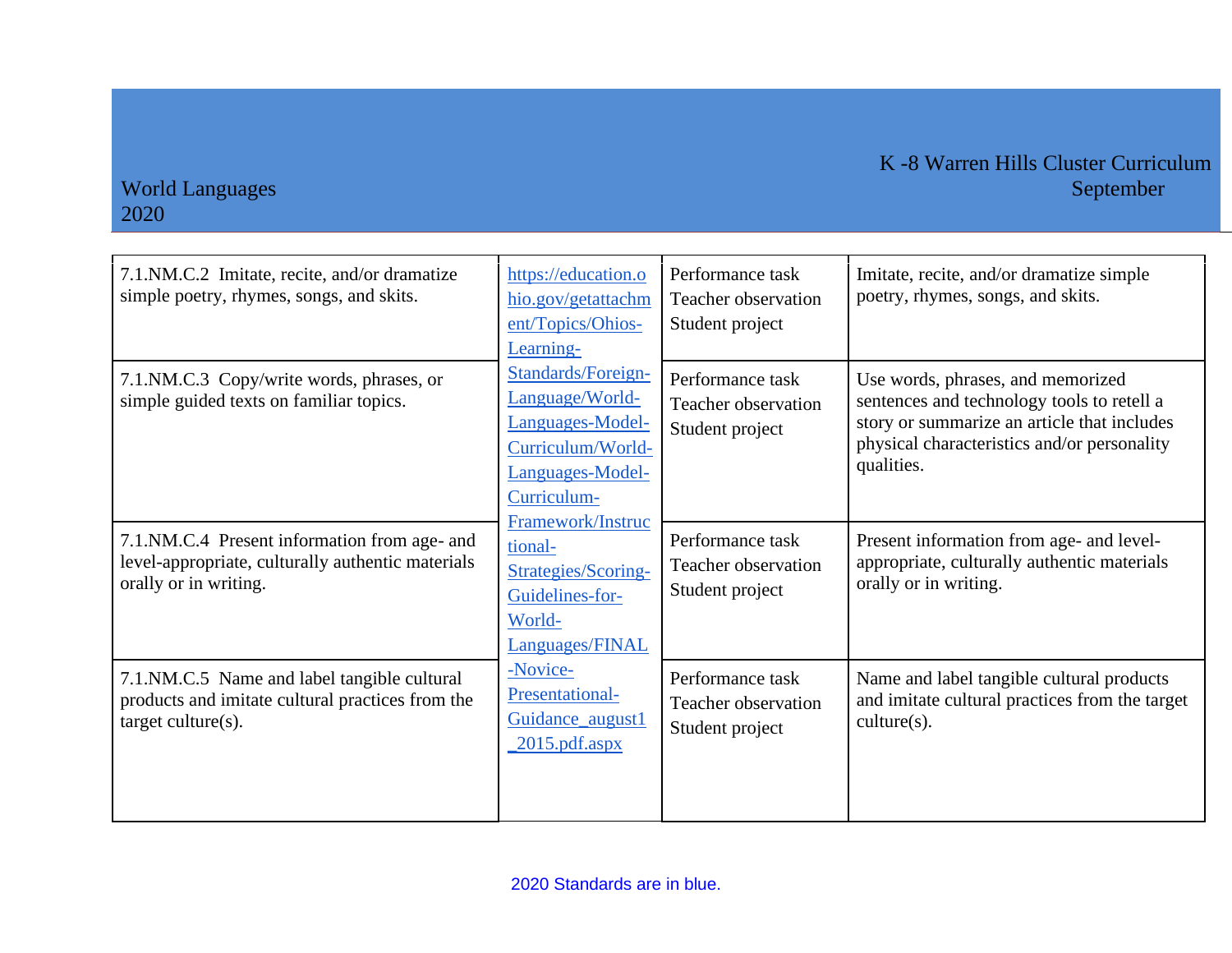| 2020 New Jersey Student Learning Standards - World Languages                                                                                                                                                                                                                                                                             |                                                                                                                                                                                     |                                                                                                                                                                                                           |                                                                                                 |  |
|------------------------------------------------------------------------------------------------------------------------------------------------------------------------------------------------------------------------------------------------------------------------------------------------------------------------------------------|-------------------------------------------------------------------------------------------------------------------------------------------------------------------------------------|-----------------------------------------------------------------------------------------------------------------------------------------------------------------------------------------------------------|-------------------------------------------------------------------------------------------------|--|
| <b>Focus Topic: Presentation Mode</b>                                                                                                                                                                                                                                                                                                    | Grade Level: Novice-Mid- understand and communicate at the word, phrase, and simple<br>sentence level and can independently identify and recognize memorized words and phrases that |                                                                                                                                                                                                           |                                                                                                 |  |
|                                                                                                                                                                                                                                                                                                                                          | bring meaning to text.                                                                                                                                                              |                                                                                                                                                                                                           |                                                                                                 |  |
| <b>Learning Standard</b><br><b>Performance Expectation</b>                                                                                                                                                                                                                                                                               | <b>Intercultural Statements</b><br><b>Possible Topics</b><br><b>Core Idea</b>                                                                                                       |                                                                                                                                                                                                           |                                                                                                 |  |
| • 7.1. NM. PRSNT. 1: Present basic<br>personal information, interests, and<br>activities using memorized words,<br>phrases, and a few simple sentences on<br>targeted themes.<br>• 7.1.NM.PRSNT.2: State basic needs on<br>very familiar topics using words,<br>phrases, and short memorized, formulaic<br>sentences practiced in class. | <b>Presentational communication</b><br>mode involves presenting<br>information, concepts, and<br>ideas to an audience of<br>listeners or readers on a<br>variety of topics.         | Through the target<br>language, learners<br>recognize and<br>identify the names of<br>a few typical products<br>related to everyday<br>life in the target<br>culture and in the<br>learners' own culture. | Family, food, school<br>supplies, pets, preferences,<br>weather, authentic songs<br>and dances. |  |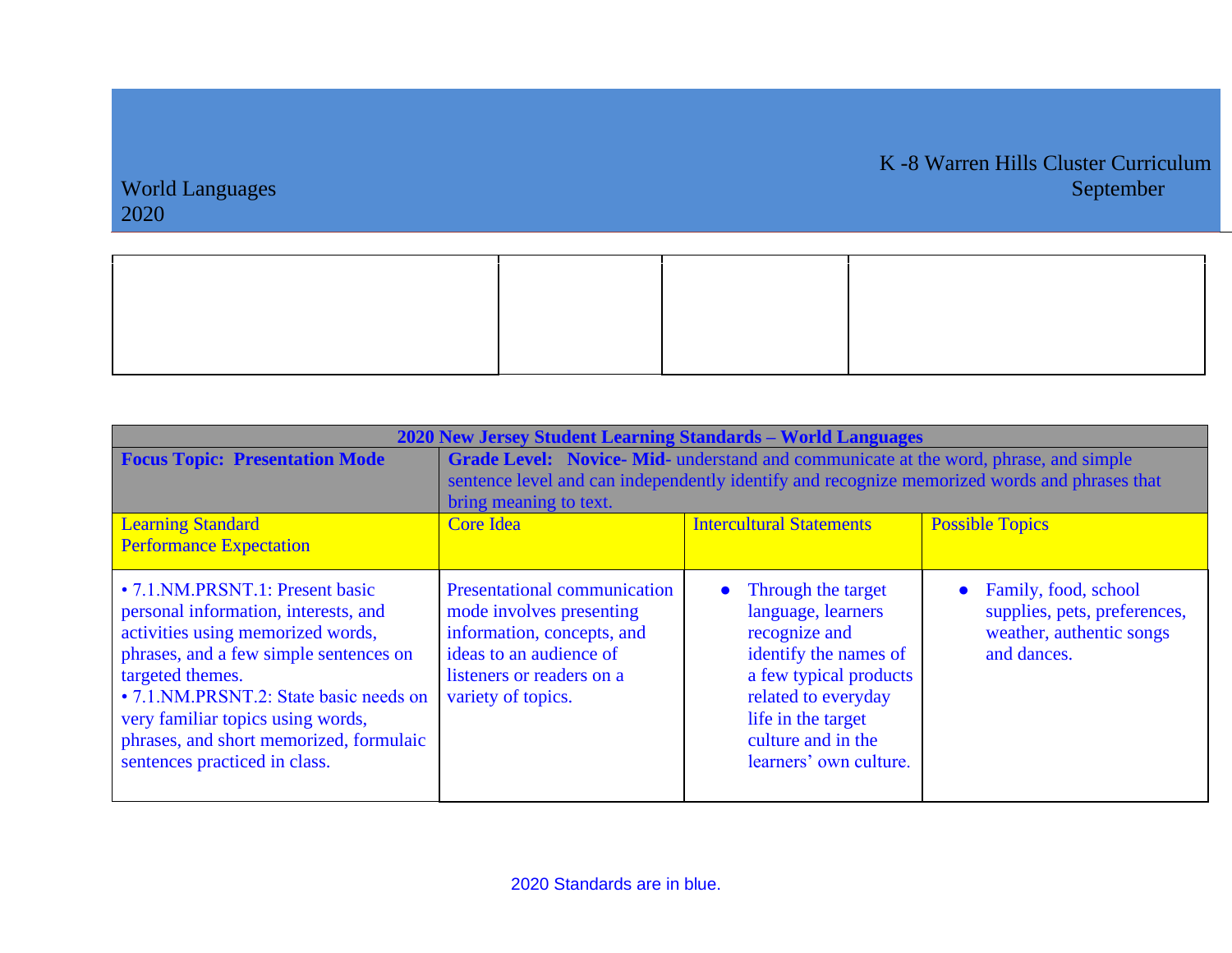| • 7.1. NM. PRSNT. 3: Imitate, recite,<br>and/or dramatize simple poetry, rhymes,<br>songs, and skits.<br>• 7.1. NM. PRSNT. 4: Copy/write words,<br>phrases, or simple guided texts on<br>familiar topics.<br>• 7.1. NM. PRSNT. 5: Present information<br>from age- and level-appropriate,<br>culturally authentic materials orally or in<br>writing.<br>• 7.1. NM. PRSNT. 6: Name and label<br>tangible cultural products associated<br>with climate change in the target<br>language regions of the world. | Learners recognize<br>and identify a few<br>typical practices of<br>the target culture. | Showing respect for<br>$\bullet$<br>different family members<br>and other individuals in the<br>target language societies<br>and in the students' own<br>culture, school routines and<br>expectations in the target<br>language societies and in<br>the students' own culture,<br>typical pets in the target<br>culture $(s)$ and in the<br>students' own culture, a few<br>weather conditions in target<br>language regions of the<br>world and in the students'<br>own regions. |
|-------------------------------------------------------------------------------------------------------------------------------------------------------------------------------------------------------------------------------------------------------------------------------------------------------------------------------------------------------------------------------------------------------------------------------------------------------------------------------------------------------------|-----------------------------------------------------------------------------------------|-----------------------------------------------------------------------------------------------------------------------------------------------------------------------------------------------------------------------------------------------------------------------------------------------------------------------------------------------------------------------------------------------------------------------------------------------------------------------------------|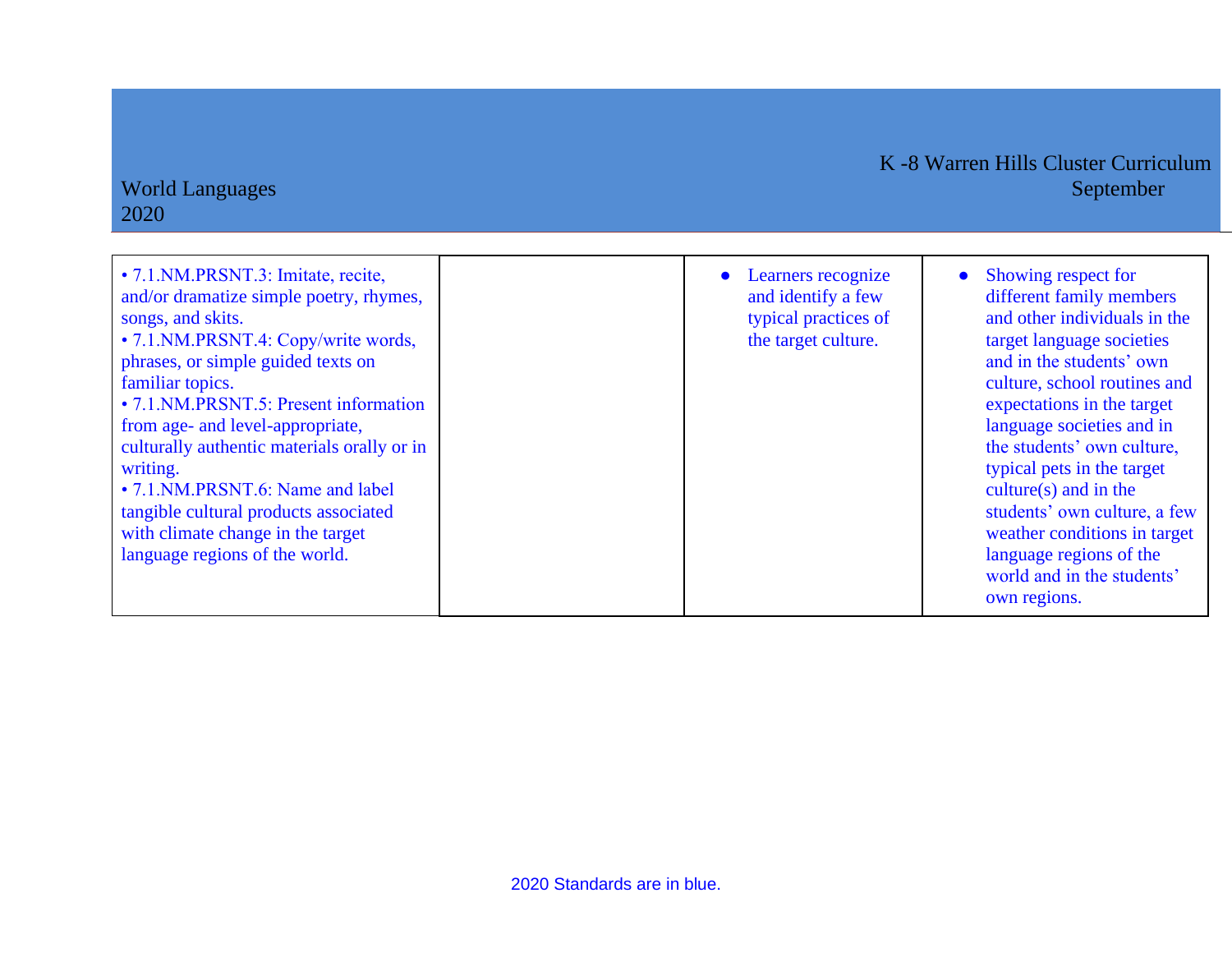| <b>Focus Topic: Presentation Mode</b>                                                                                                                | <b>Grade Level: Novice - High</b>                                                                                                                  |                                                                   |                                                                                                                                                     |
|------------------------------------------------------------------------------------------------------------------------------------------------------|----------------------------------------------------------------------------------------------------------------------------------------------------|-------------------------------------------------------------------|-----------------------------------------------------------------------------------------------------------------------------------------------------|
| <b>Learning Standard</b>                                                                                                                             | <b>Resources</b>                                                                                                                                   | Benchmark/<br><b>Assessment</b>                                   | <b>Student Evidence</b>                                                                                                                             |
| 7.1.NH.C.2 Create and present brief messages, poems,<br>rhymes, songs, short plays, or role-plays using familiar<br>vocabulary orally or in writing. | http://www.nclrc.org/Teachin<br>gWorldLanguages/chap8-<br>presentational.pdf<br>https://education.ohio.gov/get                                     | Performance task<br>Teacher observation<br>Student project        | Create and present brief<br>messages, poems, rhymes,<br>songs, short plays, or role-<br>plays using familiar<br>vocabulary orally or in<br>writing. |
| 7.1. NH.C.3 Describe in writing people and things from the<br>home and school environment.                                                           | attachment/Topics/Ohios-<br>Learning-Standards/Foreign-<br>Language/World-Languages-<br>Model-Curriculum/World-<br>Languages-Model-<br>Curriculum- | Performance task<br>Teacher observation<br>Student project        | Describe in writing people<br>things from the home and<br>school environment.                                                                       |
| 7.1.NH.C.4 Tell or retell stories from age- and level-<br>appropriate, culturally authentic materials orally or in<br>writing.                       | Framework/Instructional-<br>Strategies/Scoring-<br>Guidelines-for-World-<br>Languages/FINAL-Novice-<br>Presentational-                             | Performance task<br><b>Teacher observation</b><br>Student project | Tell or retell stories from<br>age- and level-appropriate,<br>culturally authentic<br>materials orally or in<br>writing.                            |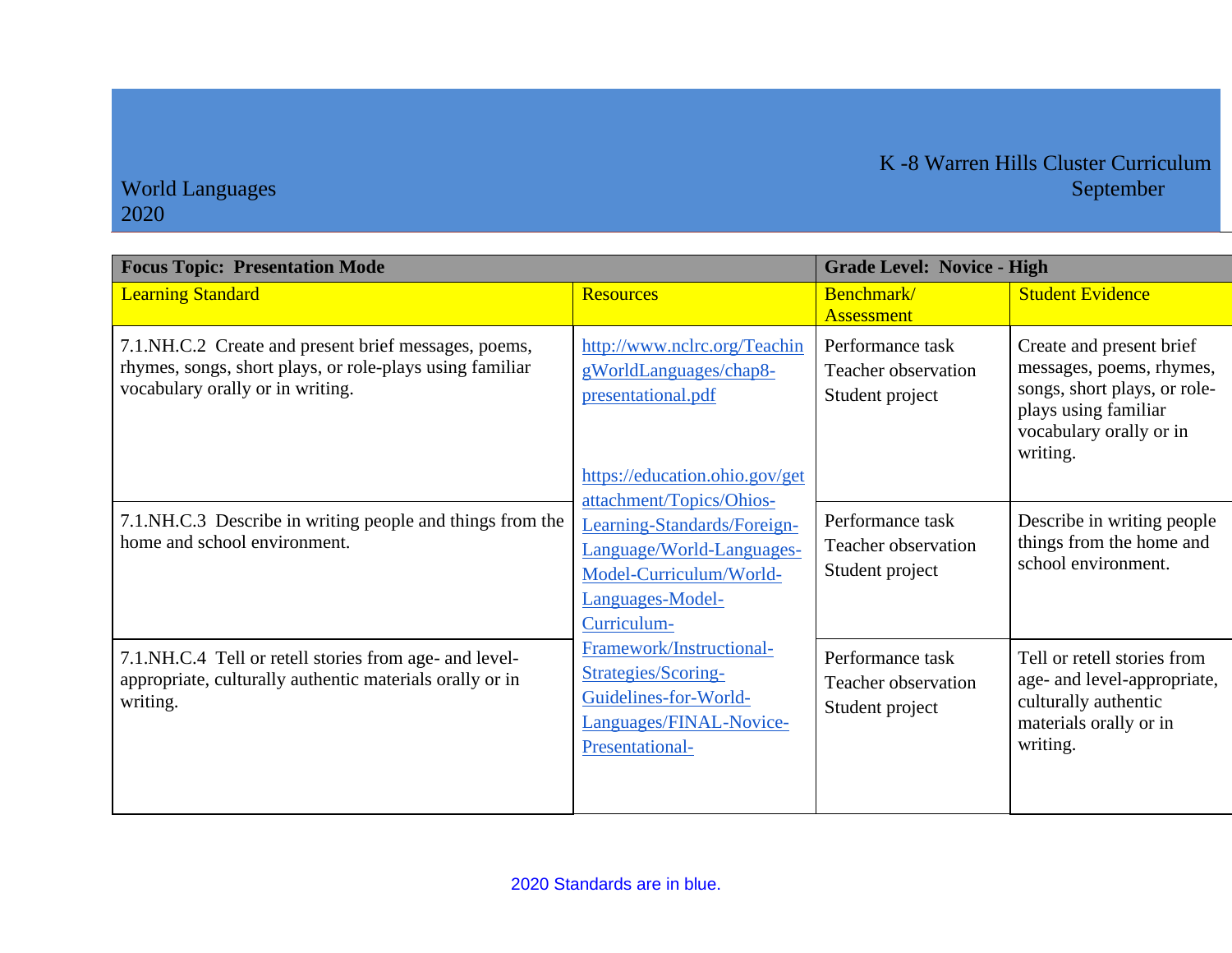| 7.1.NH.C.5 Tell or write about cultural products<br>associated with the target culture(s) and identify how the<br>products and practices are derived from the cultural<br>perspectives. | Guidance_august1_2015.pdf.<br>aspx | Performance task<br>Teacher observation<br>Student project | Tell or write about cultural<br>products associated with<br>the target culture(s) and<br>identify how the products<br>and practices are derived<br>from the cultural<br>perspectives. |
|-----------------------------------------------------------------------------------------------------------------------------------------------------------------------------------------|------------------------------------|------------------------------------------------------------|---------------------------------------------------------------------------------------------------------------------------------------------------------------------------------------|
|                                                                                                                                                                                         |                                    |                                                            |                                                                                                                                                                                       |

| 2020 New Jersey Student Learning Standards – World Languages |                                                                                                      |                          |                        |  |
|--------------------------------------------------------------|------------------------------------------------------------------------------------------------------|--------------------------|------------------------|--|
| <b>Focus Topic: Presentation Mode</b>                        | Grade Level: Novice-High- sometimes understand information from sentence-length speech in            |                          |                        |  |
|                                                              | basic personal and social contexts where there is contextual support, though comprehension may       |                          |                        |  |
|                                                              | often be very uneven. They are able to understand speech and writing dealing with areas of practical |                          |                        |  |
|                                                              | need such as highly standardized messages, phrases, or instructions, if the vocabulary has been      |                          |                        |  |
|                                                              | learned.                                                                                             |                          |                        |  |
| <b>Learning Standard</b>                                     | <b>Core Idea</b>                                                                                     | Intercultural Statements | <b>Possible Topics</b> |  |
| <b>Performance Expectation</b>                               |                                                                                                      |                          |                        |  |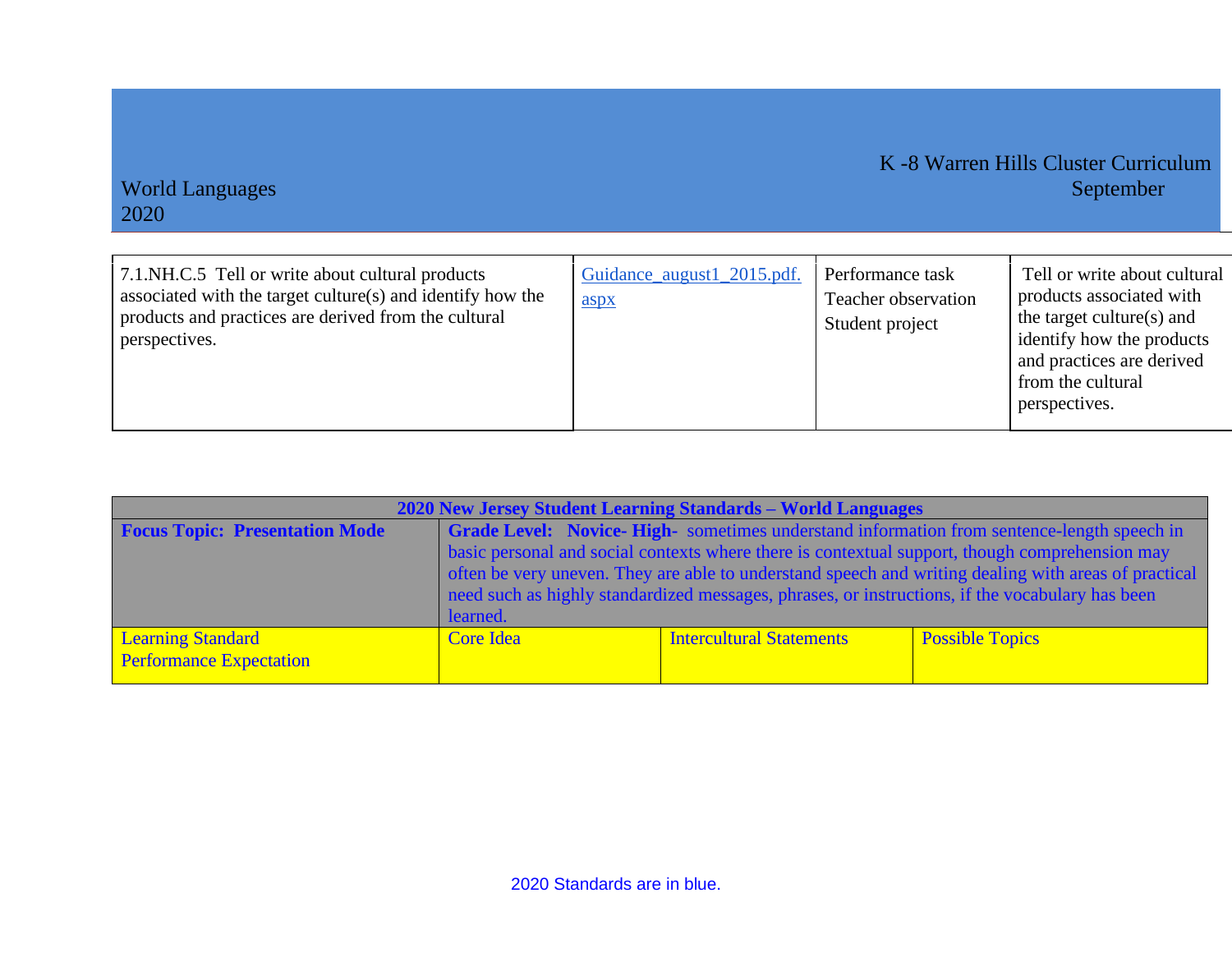#### World Languages 2020

# K -8 Warren Hills Cluster Curriculum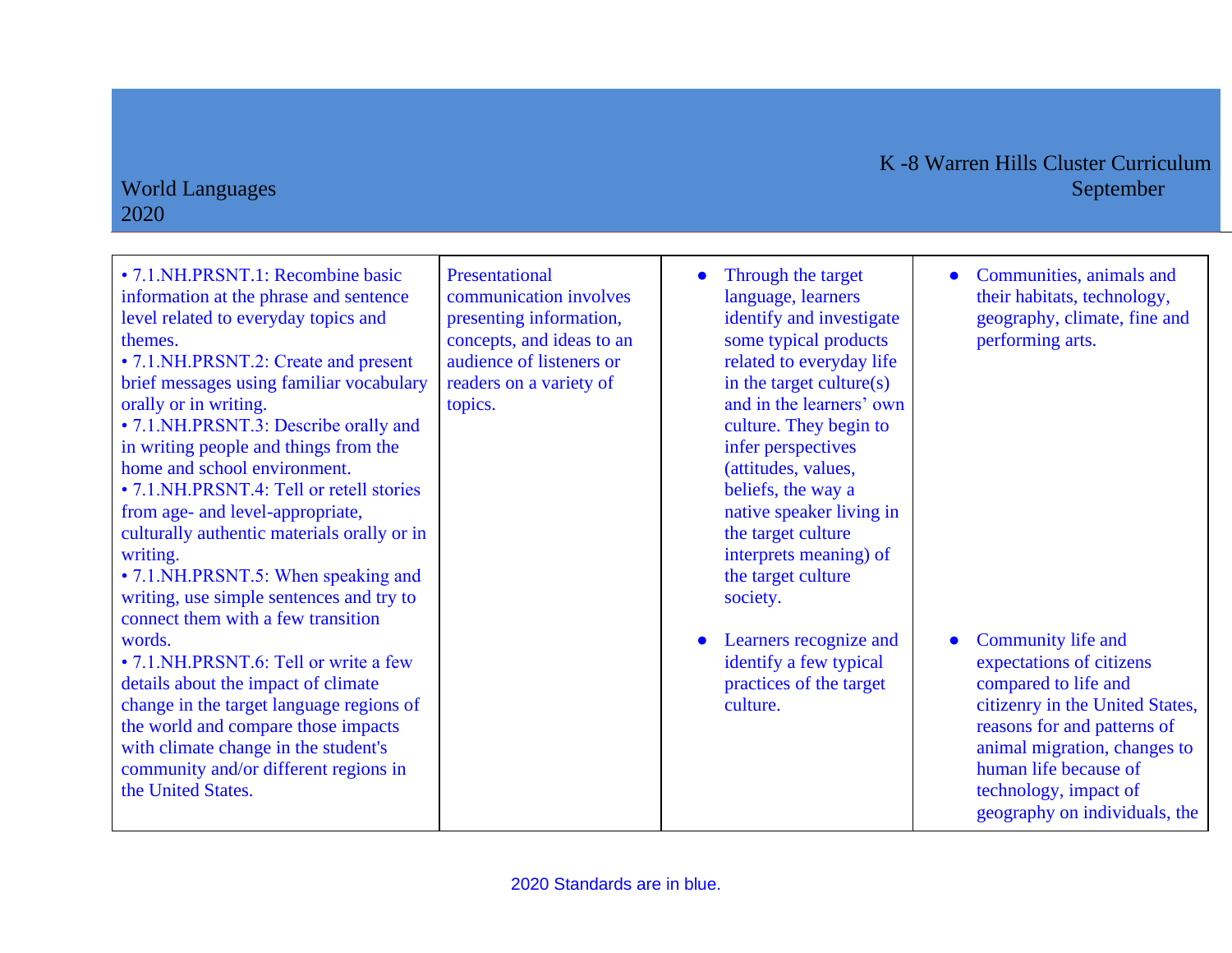|  | outcomes of climate change<br>on the target people,<br>reflection of a society in its<br>fine and practical arts. |
|--|-------------------------------------------------------------------------------------------------------------------|
|  |                                                                                                                   |

| <b>Assessments</b>                                           | Performance task, Teacher observation, Oral presentation, Formal Assessments                                                                                                                                                                                                                                                                                                      |
|--------------------------------------------------------------|-----------------------------------------------------------------------------------------------------------------------------------------------------------------------------------------------------------------------------------------------------------------------------------------------------------------------------------------------------------------------------------|
| <b>21st Century Skills and Career</b><br>Integration         | Compare jobs/income in various cultures<br>Research charitable organizations in various cultures                                                                                                                                                                                                                                                                                  |
| <b>Technology Integration</b>                                | Digital tools (word processing documents); online simulations, videos, games, museums; create story using<br>digital cameras and multimedia tools; engage in learning activities with students in other classes, schools or<br>countries using various media formats; apply cybersafety and appropriate use policies; use geographic<br>mapping tools to plan and solve problems. |
| Interdisciplinary Integration                                | ELA: Ask and respond the questions, research<br>Social Studies: research cultures and countries                                                                                                                                                                                                                                                                                   |
| <b>Core Instruction and</b><br><b>Supplemental Materials</b> | Core Instructional Textbooks, supplemental internet sources and videos                                                                                                                                                                                                                                                                                                            |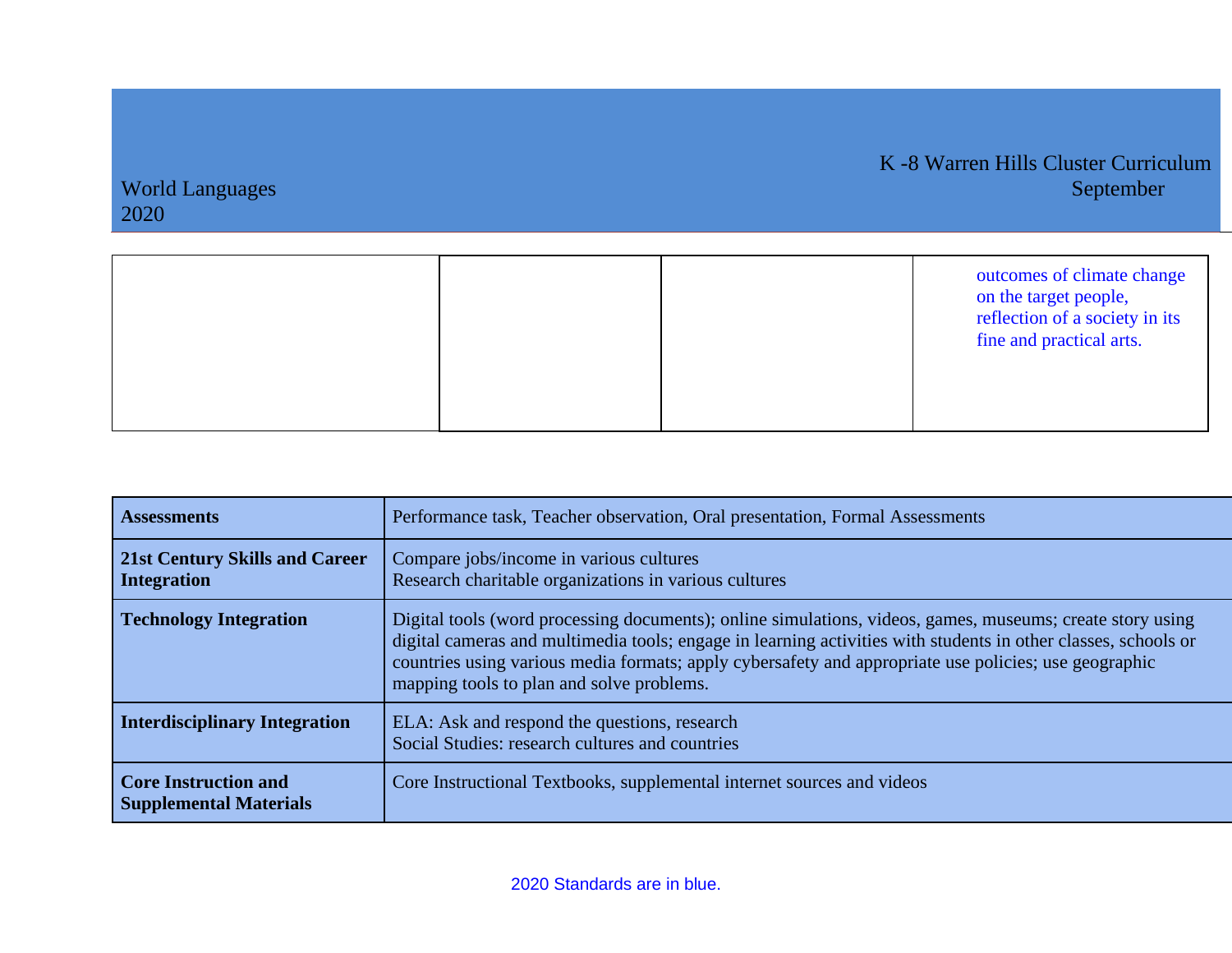#### K -8 Warren Hills Cluster Curriculum World Languages September 1989 and 2008 and 2008 and 2008 and 2008 and 2008 and 2008 and 2008 and 2008 and 200

### 2020

| <b>Modifications and</b><br><b>Accommodations</b> | <b>ELL:</b> leveled readers; ELL series workbook; small group instruction<br>(Special Education: leveled readers; small group instruction; modified assessments<br>G&T: leveled readers; enrichment activities; small group instruction |
|---------------------------------------------------|-----------------------------------------------------------------------------------------------------------------------------------------------------------------------------------------------------------------------------------------|
|---------------------------------------------------|-----------------------------------------------------------------------------------------------------------------------------------------------------------------------------------------------------------------------------------------|

#### **Modifications/Accommodations**

| ELL                      | Alternate responses, extended time, teacher modeling, simplified directions, vocabulary banks, manipulatives,<br>nonverbal responses, sentence frames, prompts, partner talk, advance notes                                                    |
|--------------------------|------------------------------------------------------------------------------------------------------------------------------------------------------------------------------------------------------------------------------------------------|
| <b>Special Education</b> | Enlarged graph paper, small group instruction, highlighted instructions/keywords and/or computation signs, hands<br>on activities, visual cues, number line, modified assessment, models, use of calculator, enlarged coordinate grid<br>paper |
| G&T                      | Enrichment activities, centers, projects, flexible grouping, interest centers, learning log, extension activities, small<br>group                                                                                                              |